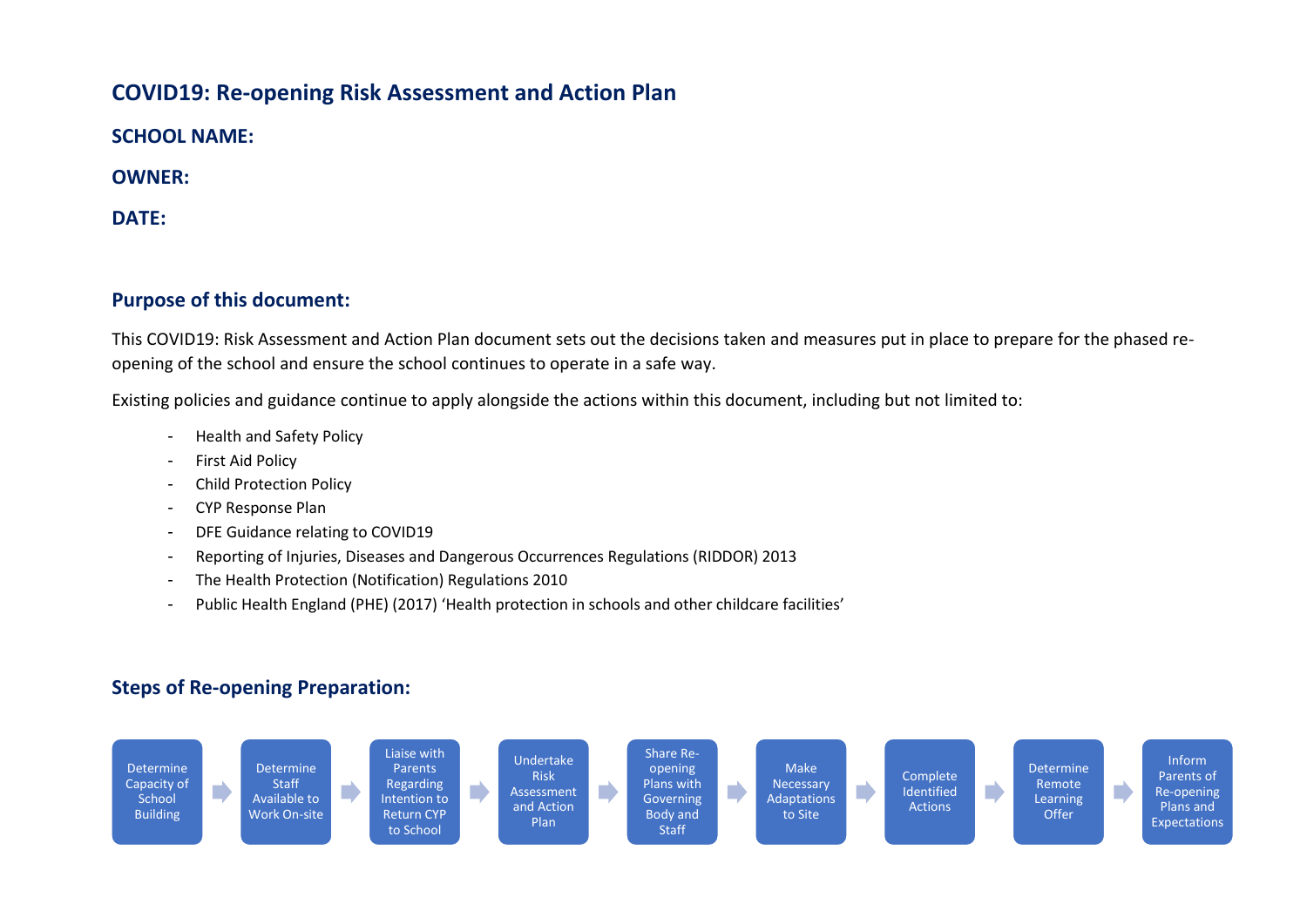## **Risk Assessment/ Action Plan Sections:**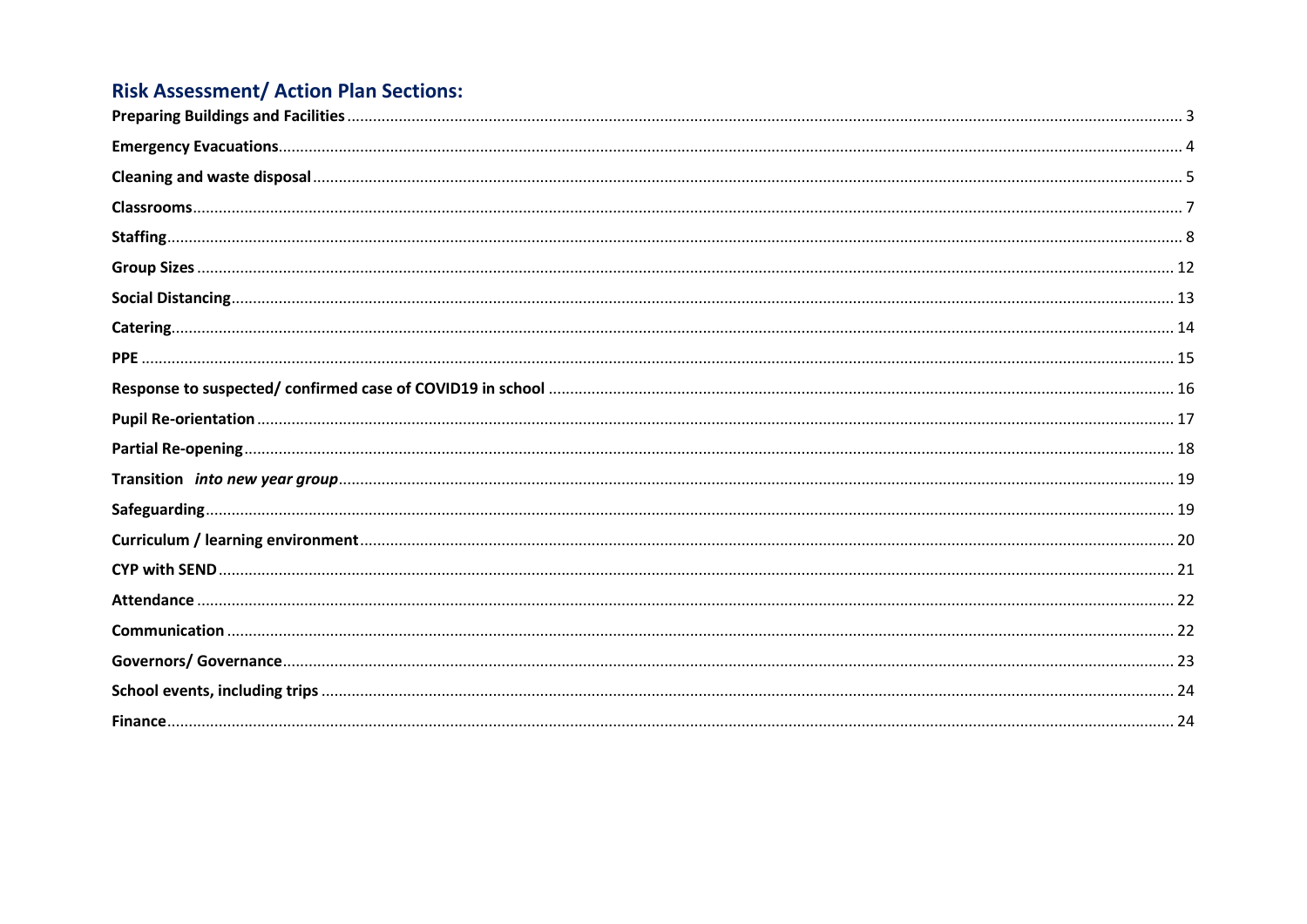<span id="page-2-0"></span>

| <b>Theme</b>                                           | <b>Control Measures</b>                                                                                                                                                                                      | <b>Risk to Implementation</b>                       | <b>Risk Level</b><br><b>Pre-Action</b> | <b>Action Required /</b><br><b>Decision Made</b>                                                                                                                                                                         | <b>Action Completed</b><br>Date | <b>Risk Level</b><br><b>Post-Action</b> |
|--------------------------------------------------------|--------------------------------------------------------------------------------------------------------------------------------------------------------------------------------------------------------------|-----------------------------------------------------|----------------------------------------|--------------------------------------------------------------------------------------------------------------------------------------------------------------------------------------------------------------------------|---------------------------------|-----------------------------------------|
|                                                        |                                                                                                                                                                                                              | Example:                                            | Example:                               | Example:                                                                                                                                                                                                                 | Example:                        | Example:                                |
| Preparing<br><b>Buildings and</b><br><b>Facilities</b> |                                                                                                                                                                                                              | Site Manager is unavailable                         | $\boldsymbol{H}$                       | Source alternative<br>suitably trained person                                                                                                                                                                            | 20/05/20                        |                                         |
|                                                        | Premises and utilities have been<br>health and safety checked and<br>building is compliant.<br>Water treatments<br>Fire alarm testing                                                                        |                                                     | ${\cal M}$                             | Carry out a formal /<br>recorded full pre-<br>opening premises<br>inspection.                                                                                                                                            | 22/05/20                        |                                         |
|                                                        | Repairs<br><b>Grass cutting</b><br>PAT testing<br>Fridges and freezers<br>Boiler/ heating servicing<br>Internet services<br>Any other statutory<br>inspections<br>Insurance covers<br>reopening arrangements | Site has been closed for<br>prolonged period        | $\mathcal M$                           | Commission a water<br>treatment specialist to<br>chlorinate and flush the<br>complete system for all<br>hot and cold water<br>systems and certify the<br>water system is safe<br>before the buildings are<br>reoccupied. | 26/05/20                        |                                         |
|                                                        |                                                                                                                                                                                                              | Food remains in the freezer                         | M                                      | Determine with the<br>catering staff / school<br>meals service how left<br>over frozen food should<br>be dealt with and<br>action as appropriate.                                                                        | 21/05/20                        |                                         |
|                                                        | Office spaces re-designed to<br>allow office-based staff to work<br>safely.                                                                                                                                  | Office does not allow for<br>adequate space between | ${\cal M}$                             | Office staff desks<br>repositioned. Staff                                                                                                                                                                                | 20/05/20                        |                                         |

*\*The below table includes examples in grey, these are not exhaustive.*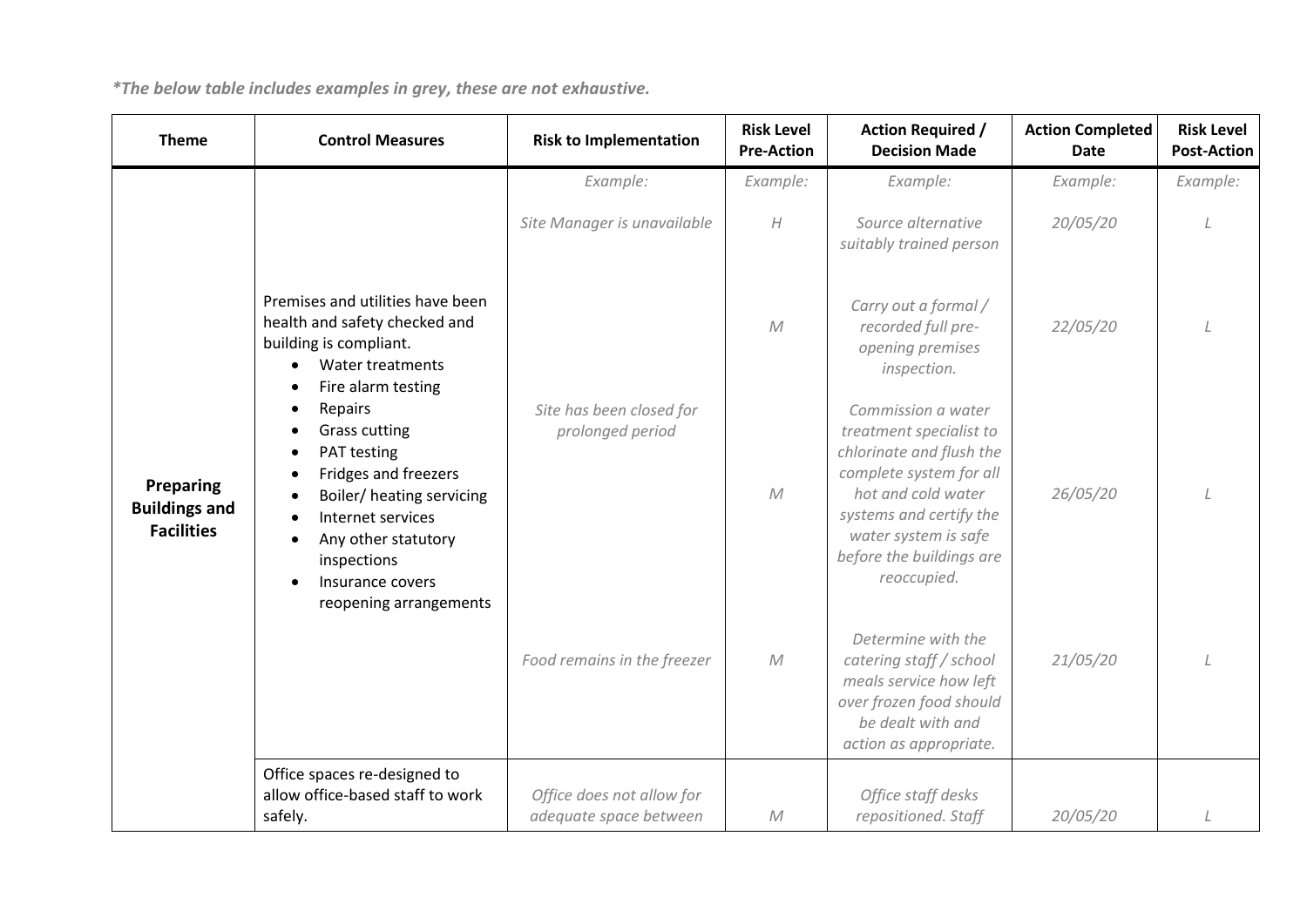<span id="page-3-0"></span>

|                                 |                                                                                                                                                                                                            | staff members, no windows<br>for ventilation.                                                                                                 |              | working from home<br>until necessary. Only<br>essential cover on site.                                                        |          |  |
|---------------------------------|------------------------------------------------------------------------------------------------------------------------------------------------------------------------------------------------------------|-----------------------------------------------------------------------------------------------------------------------------------------------|--------------|-------------------------------------------------------------------------------------------------------------------------------|----------|--|
|                                 | Entry and exit routes to the<br>school are in place, any physical<br>changes and/or signage required<br>to allow social distancing are in<br>place.                                                        | Bottlenecks likely at<br>entrance to school. Social<br>distancing unlikely to be<br>maintained.                                               | M            | 2-meter markers are<br>present on floors.<br>One way system in<br>place to enter and exit<br>the school. Signage in<br>place. | 26/05/20 |  |
|                                 | Consideration given to premises<br>lettings and approach in place.                                                                                                                                         | Hall repurposed as a<br>classroom. Cannot be let<br>and reassembled with<br>sufficient time for cleaning<br>in between.                       | ${\cal M}$   | Lettings risk assessment<br>completed<br>No lettings for the<br>remainder of school<br>year.                                  | 20/05/20 |  |
|                                 | Consideration given to the<br>arrangements for any deliveries.                                                                                                                                             |                                                                                                                                               |              |                                                                                                                               |          |  |
|                                 |                                                                                                                                                                                                            |                                                                                                                                               |              |                                                                                                                               |          |  |
| Emergency<br><b>Evacuations</b> | Evacuation routes are confirmed,<br>and signage accurately reflects<br>these.<br>NB In the event of emergency the<br>priority is getting out of the<br>building calmly regardless of social<br>distancing. | Current evacuation routes<br>would cause multiple groups<br>of people to come into<br>contact. More appropriate<br>alternatives are possible. | $\mathcal M$ | Revised evacuation<br>procedure and share<br>with all staff and<br>children.                                                  |          |  |
|                                 | Consideration given to PEEP -<br>buddies are assigned or                                                                                                                                                   | Staff needing to work from<br>home are current PEEP<br>buddies and so<br>reassignment necessary.                                              |              | <b>Buddy system updated</b>                                                                                                   |          |  |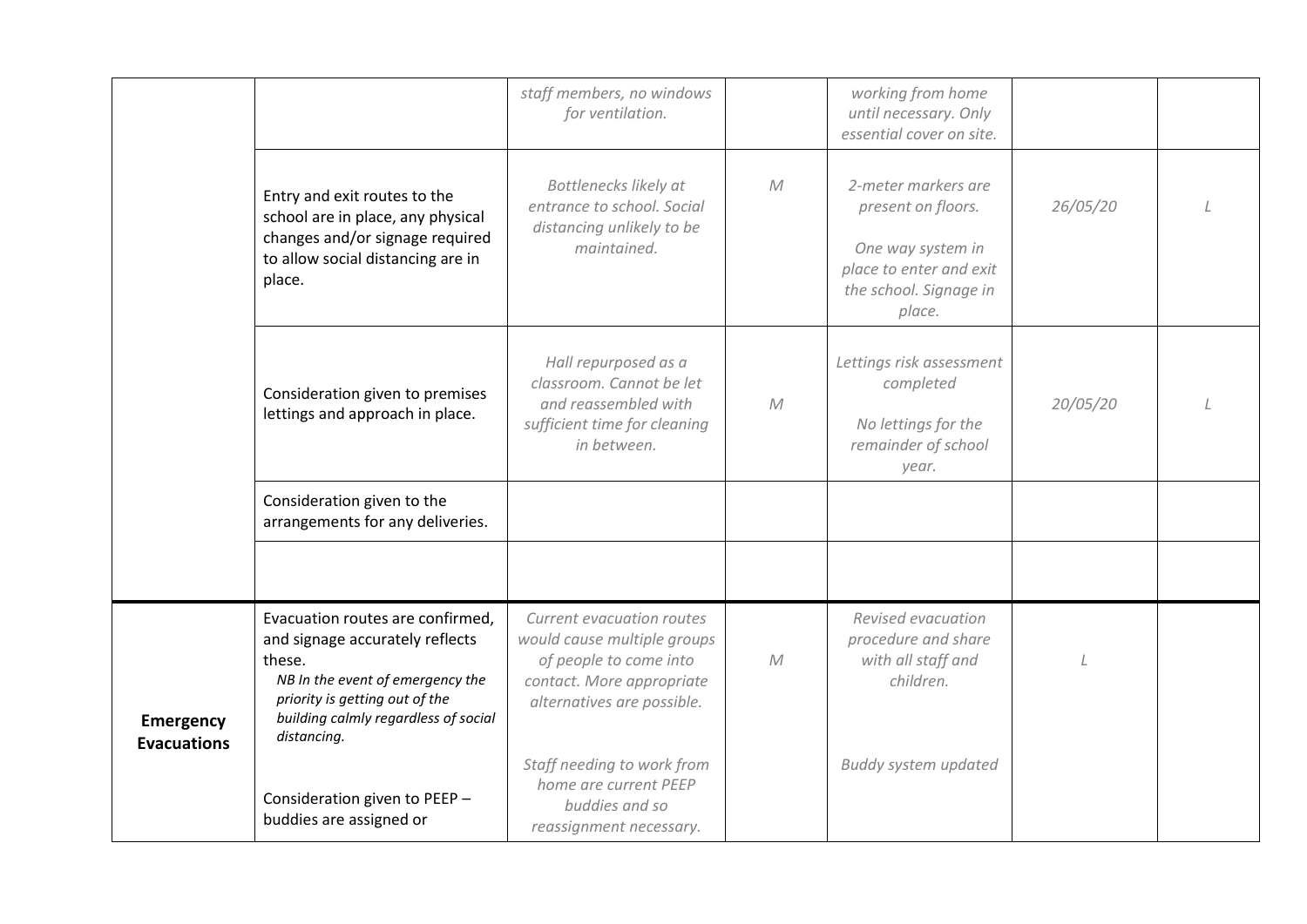<span id="page-4-0"></span>

|                                       | reassigned according to available<br>persons.<br>Arrangements in place to support<br>individuals with reduced mobility<br>including cover arrangements in<br>the case of reduced numbers of<br>staff. |  | Fire drill.                                                                                                                                                                                                                                                                                                                                                                                                                                                                        |  |
|---------------------------------------|-------------------------------------------------------------------------------------------------------------------------------------------------------------------------------------------------------|--|------------------------------------------------------------------------------------------------------------------------------------------------------------------------------------------------------------------------------------------------------------------------------------------------------------------------------------------------------------------------------------------------------------------------------------------------------------------------------------|--|
| <b>Cleaning and</b><br>waste disposal | Enhanced cleaning regime is in<br>place in line with COVID19:<br>Cleaning in non healthcare<br>settings guidance.                                                                                     |  | <b>Enhanced cleaning</b><br>schedule implemented<br>throughout the site,<br>ensuring that contact<br>points, worksurfaces,<br>door handles, taps etc.<br>are all thoroughly<br>cleaned and disinfected<br>regularly.<br>Hand towels and<br>handwash are to be<br>checked and replaced<br>as needed by (insert<br>name or job titles) and<br>cleaning staff<br><b>Enhanced cleaning</b><br>regime for toilet<br>facilities particularly<br>door handles, locks and<br>toilet flush. |  |
|                                       | Capacity of cleaning staff is<br>adequate to enable enhanced<br>cleaning regime.                                                                                                                      |  |                                                                                                                                                                                                                                                                                                                                                                                                                                                                                    |  |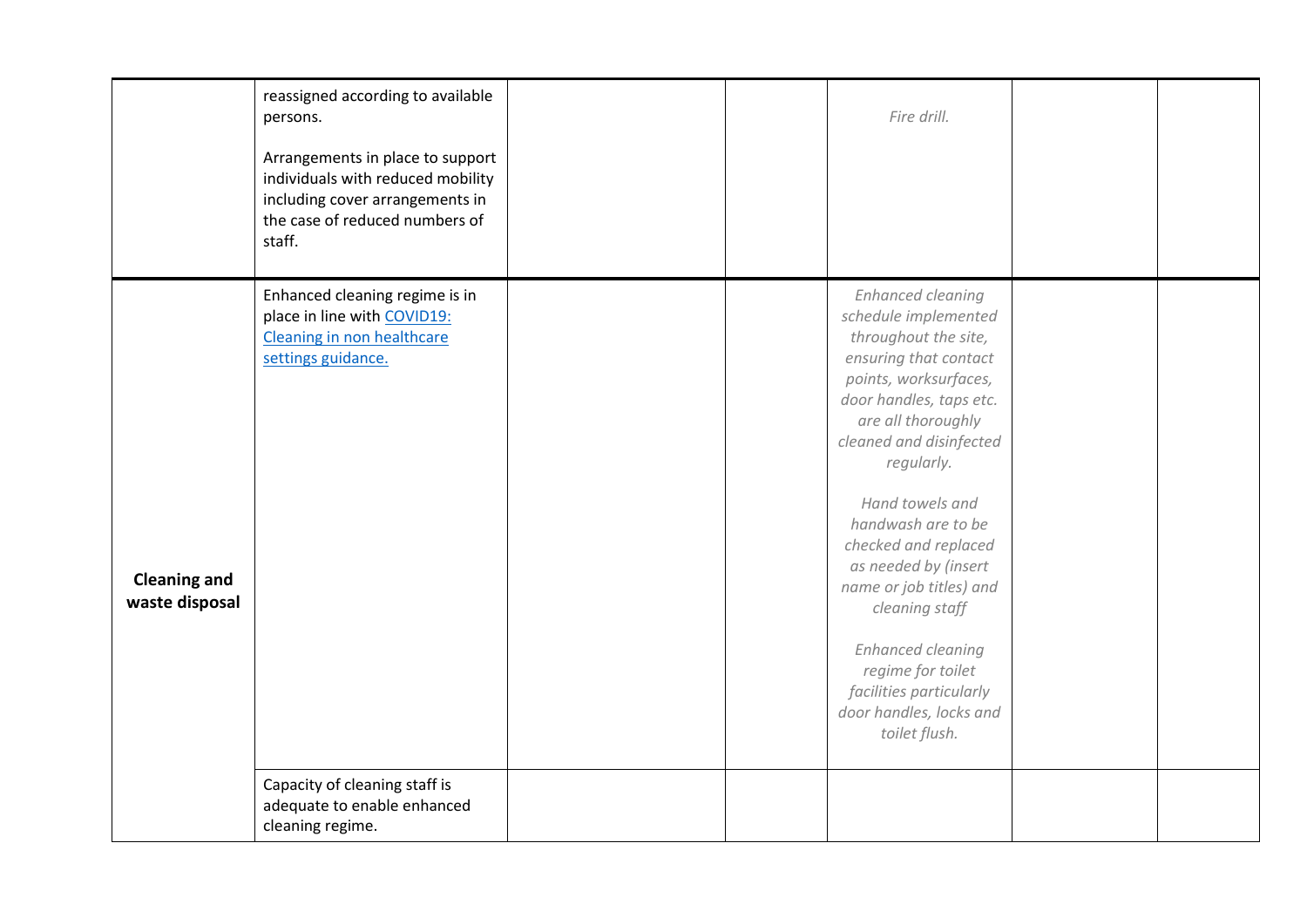| Adequate cleaning supplies and<br>facilities around the school are in<br>place.<br>Arrangements for longer-term<br>continual supplies are also in<br>place. | No hand sanitiser for visitors<br>to reception.<br>Classrooms do not have<br>tissues.<br>Low supply of soap. | ${\cal M}$ | Hand sanitiser available<br>at the school entrance<br>Lidded bins in<br>classrooms<br>Disposable tissues in<br>each classroom to<br>implement the 'catch it,<br>bin it, kill it' approach<br>Stock check and<br>ordering schedule<br>reviewed and order<br>made. |  |
|-------------------------------------------------------------------------------------------------------------------------------------------------------------|--------------------------------------------------------------------------------------------------------------|------------|------------------------------------------------------------------------------------------------------------------------------------------------------------------------------------------------------------------------------------------------------------------|--|
| Sufficient time is available for the<br>enhanced cleaning regime to take<br>place.                                                                          |                                                                                                              | ${\cal M}$ | All staff advised to<br>leave the site by X time<br>in order for cleaning to<br>be undertaken.                                                                                                                                                                   |  |
| Waste disposal process in place<br>for potentially contaminated<br>waste.                                                                                   |                                                                                                              |            | Waste bags and<br>containers - kept closed<br>and stored separately<br>from communal waste<br>for 72 hours<br>Waste collections made<br>when the minimum<br>number of persons are<br>on site (i.e. after normal<br>opening hours).                               |  |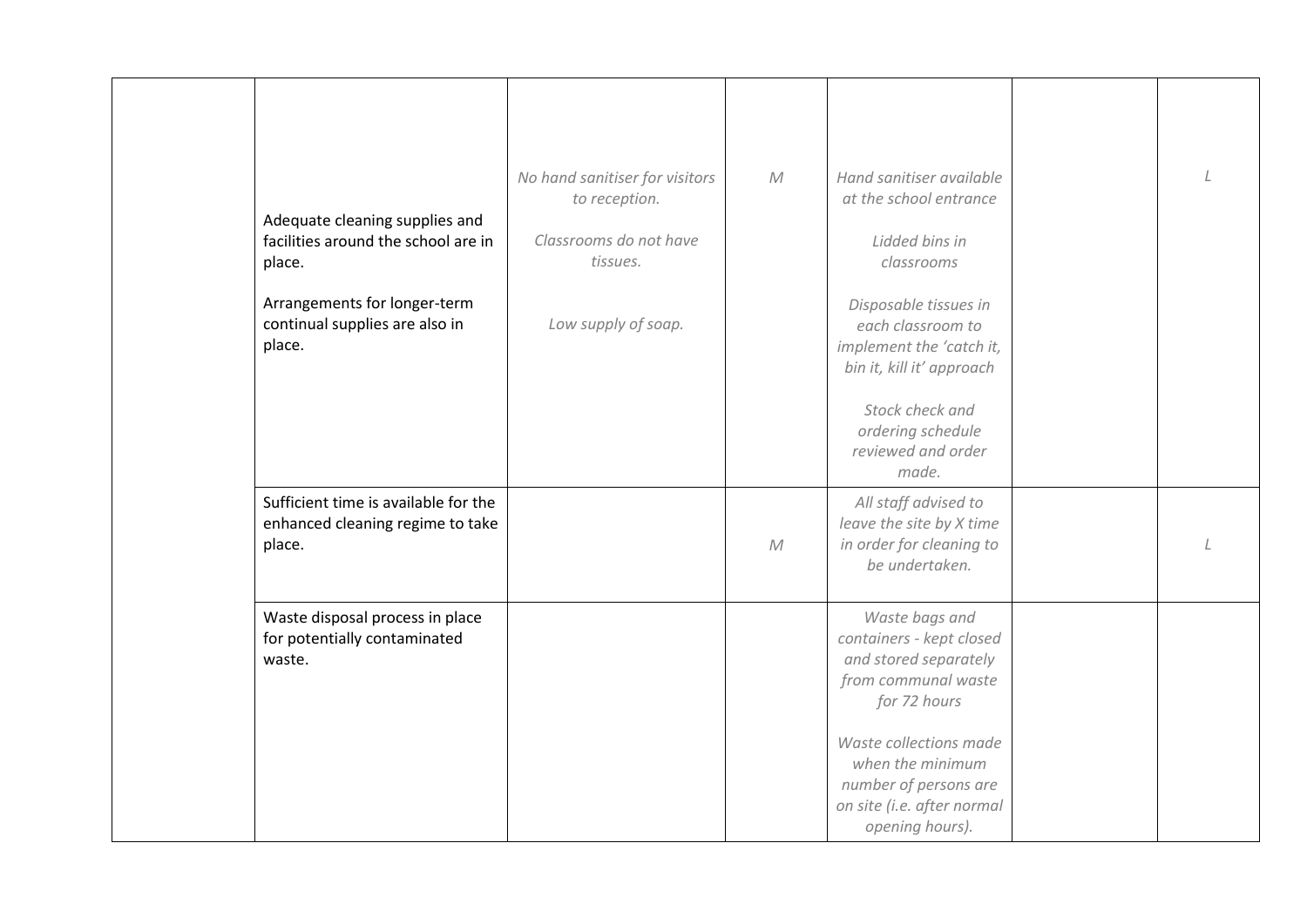<span id="page-6-0"></span>

|                   | The number of staff and CYP that<br>can use each room at any one<br>time has been determined<br>according to the physical capacity<br>of the school site.<br>NB: up to 15 per group. |         | Measure classrooms<br>and other available<br>rooms to assess<br>capacity for staff and<br>pupils:<br>Classroom A: 12<br>Classroom B: 10<br>Temporary<br>Classroom C: 15 |  |
|-------------------|--------------------------------------------------------------------------------------------------------------------------------------------------------------------------------------|---------|-------------------------------------------------------------------------------------------------------------------------------------------------------------------------|--|
| <b>Classrooms</b> | Classrooms have been<br>re/arranged to allow as much<br>space between individuals as<br>practical.                                                                                   |         |                                                                                                                                                                         |  |
|                   | Classroom entry and exit routes<br>have been determined and<br>appropriate signage in place.                                                                                         |         |                                                                                                                                                                         |  |
|                   | Appropriate resources are<br>available within all classrooms<br>e.g. IT, age specific resources.<br>NB: sharing of equipment or<br>stationery should be prevented                    | $\perp$ | Move 10 smaller chairs<br>from classroom A to B                                                                                                                         |  |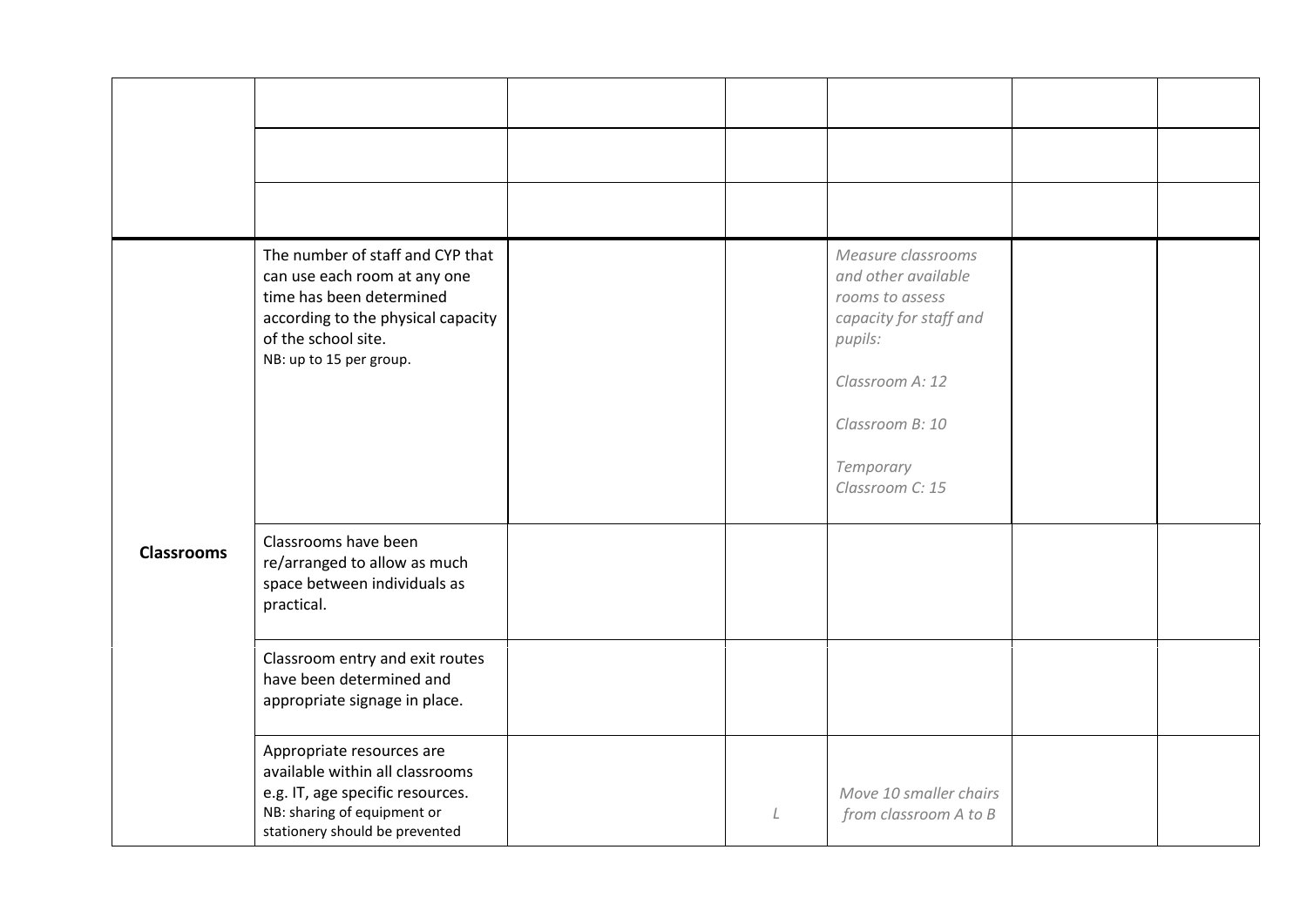<span id="page-7-0"></span>

|                 | where possible. Shared materials and<br>surfaces should be cleaned and<br>disinfected more frequently [source:<br>protective measures guidance].                         | Inappropriate sized<br>equipment for smaller<br>children in Classroom B.                               |                  | due to reception class<br>halved over two<br>classrooms.                                                                |          |   |
|-----------------|--------------------------------------------------------------------------------------------------------------------------------------------------------------------------|--------------------------------------------------------------------------------------------------------|------------------|-------------------------------------------------------------------------------------------------------------------------|----------|---|
|                 | Resources which are not easily<br>washable or wipeable have been<br>be removed.                                                                                          | Soft toys, cushions and<br>beanbags in classroom B not<br>easily washable.                             | ${\cal M}$       | Remove soft furnishings<br>from classroom B.                                                                            |          |   |
|                 | Information posters are displayed<br>in every classroom, at the main<br>entrance, places visible to those<br>at the school gate, in the<br>staffroom and in all toilets. | No COVID19 information<br>posters currently in place.<br>Limited reminders/<br>awareness for children. |                  | e-Bug posters<br>displayed:<br>Horrid hands<br>Super sneezes<br>Hand hygiene<br>Respiratory<br>hygiene<br>Microbe mania |          |   |
|                 |                                                                                                                                                                          |                                                                                                        |                  |                                                                                                                         |          |   |
|                 |                                                                                                                                                                          |                                                                                                        |                  |                                                                                                                         |          |   |
|                 |                                                                                                                                                                          |                                                                                                        |                  |                                                                                                                         |          |   |
| <b>Staffing</b> | Staffing numbers required for<br>entire eligible cohort have been<br>determined including support<br>staff such as facilities, IT,<br>midday and office/admin staff.     |                                                                                                        | $\boldsymbol{H}$ | Staff audit re available<br>to work on-site from 1st<br>June                                                            | 20/05/20 | M |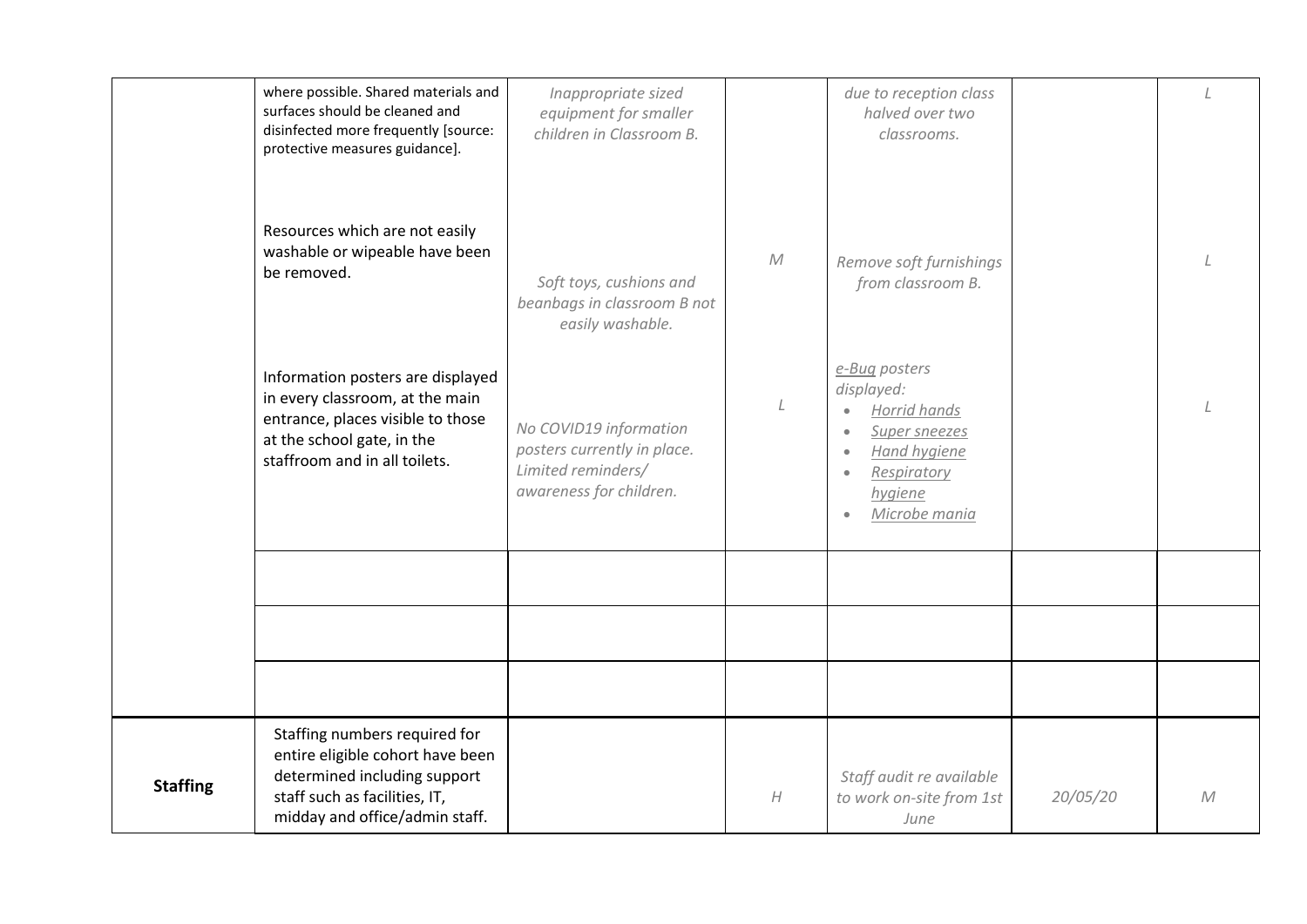| Including at least one of the<br>following:<br>• Paediatric First aider<br>(where children under<br>3yrs)<br>Designated<br>Safeguarding Lead (DSL)<br><b>SENCO</b><br>Caretaker/site member<br>Office staff member            | Paediatric First Aider unable<br>to work on site for the 1st<br>week of June. | $\boldsymbol{H}$ | Arrange Paediatric First<br>Aid cover | 25/05/20 |  |
|-------------------------------------------------------------------------------------------------------------------------------------------------------------------------------------------------------------------------------|-------------------------------------------------------------------------------|------------------|---------------------------------------|----------|--|
| Approach to staff absence<br>reporting and recording in place.<br>All staff aware.                                                                                                                                            |                                                                               |                  |                                       |          |  |
| Arrangements for staff who are<br>working from home are in place<br>(including those shielded,<br>clinically vulnerable and/or living<br>with someone in these groups).                                                       |                                                                               |                  |                                       |          |  |
| Communication arrangements<br>are in place with those staff and<br>their role in continuing to support<br>the working of the school is clear.                                                                                 |                                                                               |                  |                                       |          |  |
| Plans to respond to increased<br>sickness levels are in place.<br>Cover arrangements determined<br>(including leaders and<br>safeguarding designated leads) -<br>on a weekly rather than daily<br>basis to minimise contacts. |                                                                               |                  |                                       |          |  |
| Consideration given to staff<br>clothing expectations and<br>information shared with staff to                                                                                                                                 |                                                                               |                  |                                       |          |  |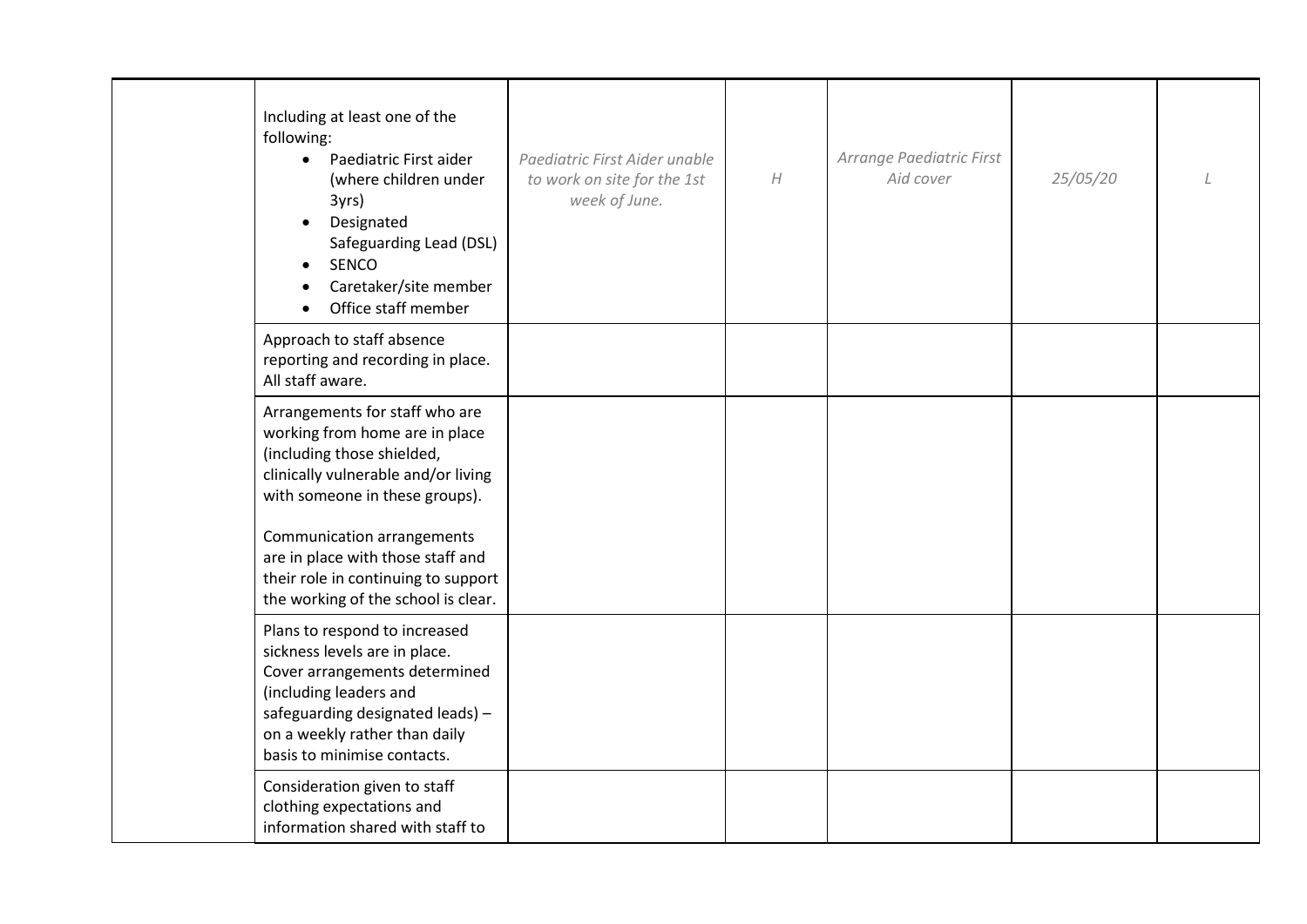| ensure clothes worn are easily<br>washable (e.g. no ties).                                                                                                                                                                                                |                                                                                                 |                                                                                                                                                                                                                                                                                                                    |  |
|-----------------------------------------------------------------------------------------------------------------------------------------------------------------------------------------------------------------------------------------------------------|-------------------------------------------------------------------------------------------------|--------------------------------------------------------------------------------------------------------------------------------------------------------------------------------------------------------------------------------------------------------------------------------------------------------------------|--|
| Approaches for meetings and<br>staff training in place.                                                                                                                                                                                                   |                                                                                                 |                                                                                                                                                                                                                                                                                                                    |  |
| Consideration given to staffing<br>roles and responsibilities with<br>regards to the continued remote<br>provision alongside in-school<br>provision.                                                                                                      |                                                                                                 |                                                                                                                                                                                                                                                                                                                    |  |
| Consideration given to the<br>options for redeployment of staff<br>to support the effective working<br>of the school.<br>If redeployment is taking place<br>staff are aware of controls and<br>processes in respect of tasks they<br>are unfamiliar with. | TA s are required to lead<br>some groups as not enough<br>teachers on site to cover<br>numbers. |                                                                                                                                                                                                                                                                                                                    |  |
| Approach to support wellbeing,<br>mental health and resilience in<br>place, including bereavement<br>support<br>How staff are supported to<br>follow this within their own<br>situations and that of pupils and<br>colleagues is clear.                   |                                                                                                 | Staff are aware of<br>available support and<br>advice for schools and<br>pupils available from<br>ECC, including the<br><b>Educational Psychology</b><br>service<br>https://schools.essex.gov.<br>uk/admin/COVID-<br>19/Pages/default.aspx<br>The Bereavement Policy<br>has been reviewed to<br>ensure it reflects |  |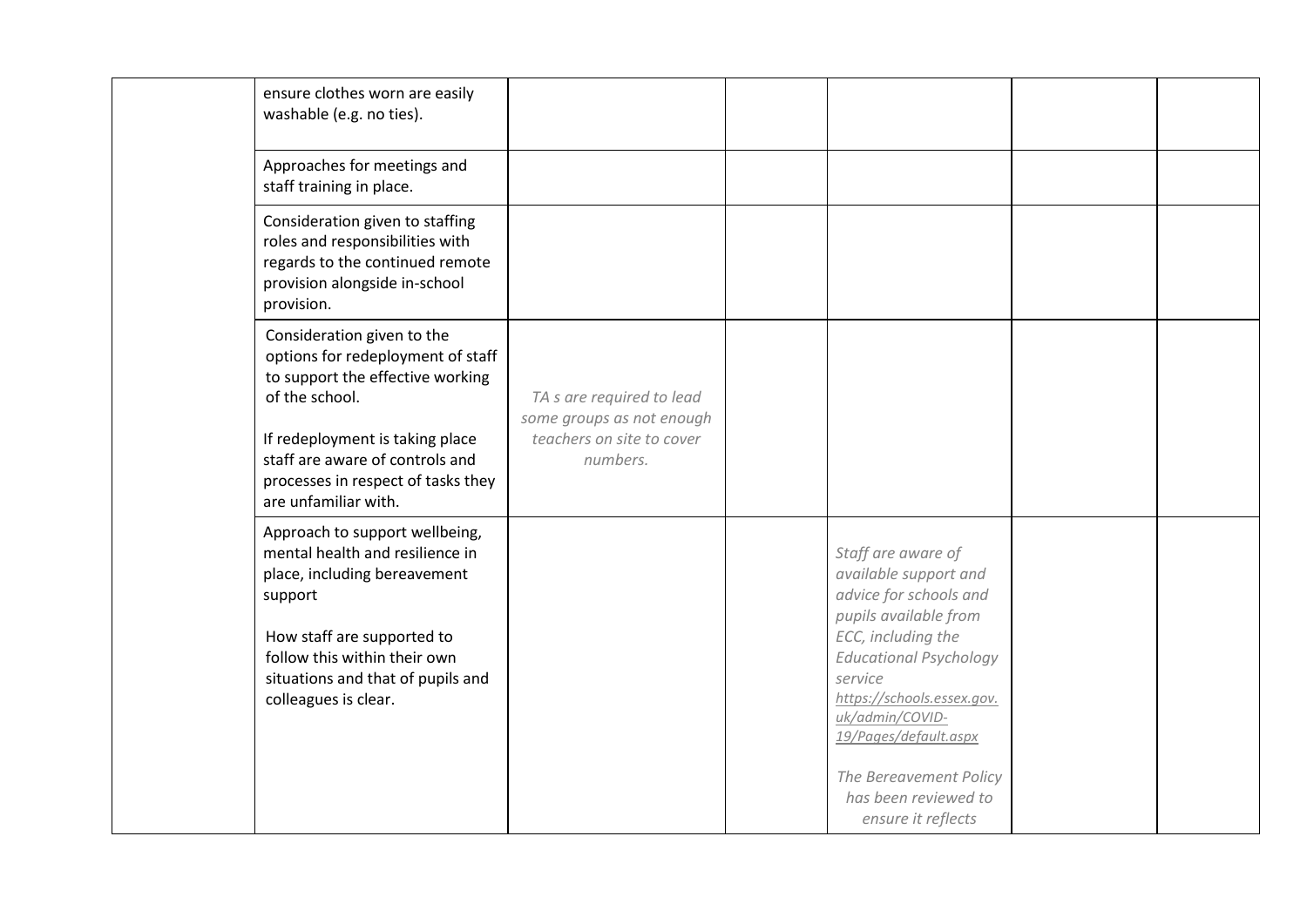|                                                                                                                                                                                                                                                                  |  | current circumstances<br>and arrangements                                                                                    |  |
|------------------------------------------------------------------------------------------------------------------------------------------------------------------------------------------------------------------------------------------------------------------|--|------------------------------------------------------------------------------------------------------------------------------|--|
| Arrangements for accessing<br>testing, if and when necessary,<br>are in place. Staff are clear on<br>returning to work guidance.                                                                                                                                 |  |                                                                                                                              |  |
| The approach for inducting new<br>starters has been reviewed and<br>updated in line with current<br>situation.                                                                                                                                                   |  |                                                                                                                              |  |
| Return to school procedures are<br>clear for all staff.                                                                                                                                                                                                          |  |                                                                                                                              |  |
| Arrangements to return any<br>furloughed staff in place.                                                                                                                                                                                                         |  |                                                                                                                              |  |
| Any staff contracts that need to<br>be issued, extended or amended<br>considering the current situation<br>have been.                                                                                                                                            |  |                                                                                                                              |  |
| Any HR processes that were in-<br>train prior to or put on hold due<br>to the COVID19 emergency, have<br>been appropriately resolved.                                                                                                                            |  |                                                                                                                              |  |
| Arrangements in place for any<br>visitors/ contractors on site,<br>protocols and expectations<br>shared.<br>NB: Their employer may require<br>them to wear PPE. This should be<br>documented as part of the risk<br>assessment carried out by the<br>Contractor. |  | Check with the<br>contractor any<br>requirements their<br>employer has specified<br>before visit. Share<br>school protocols. |  |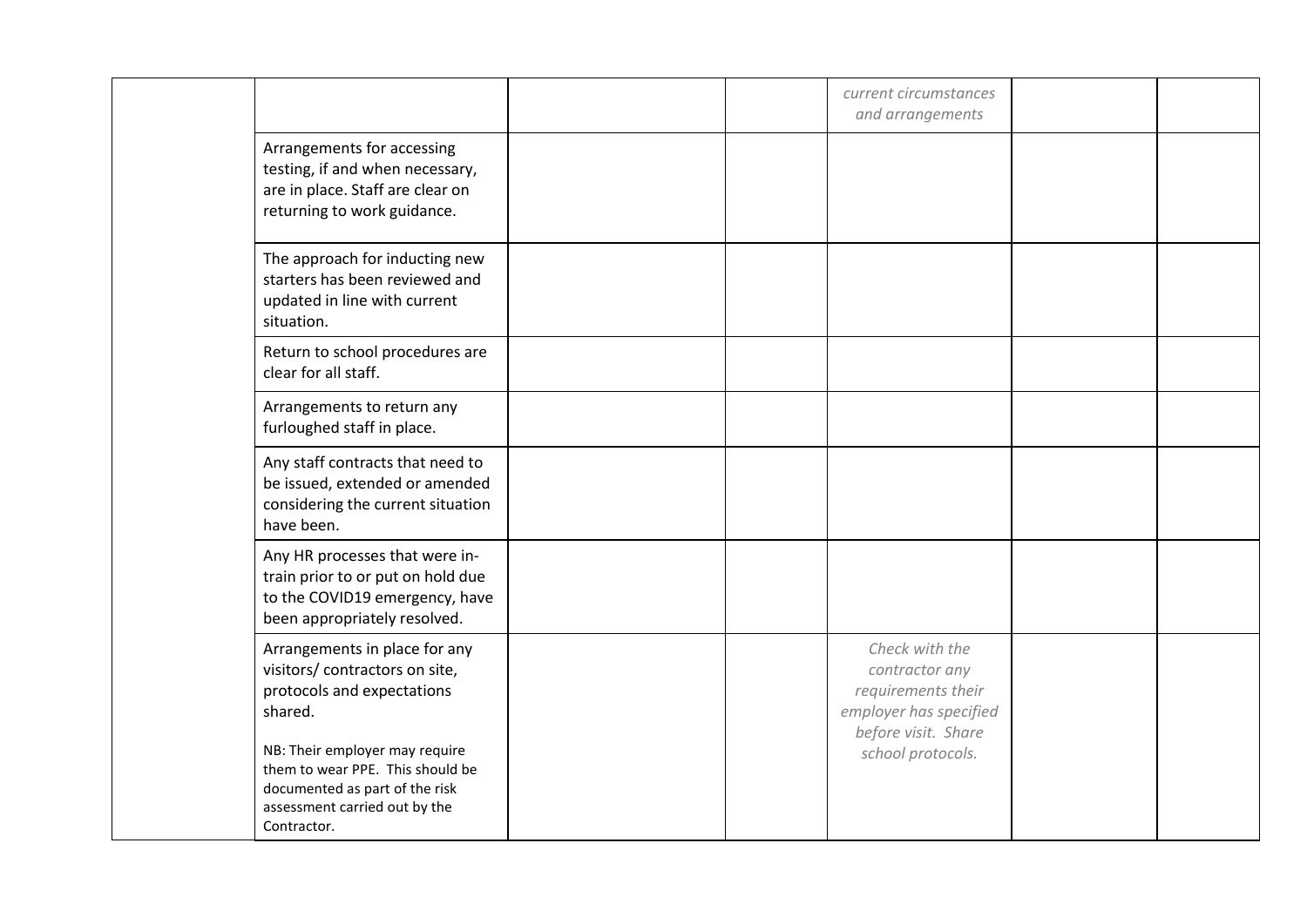<span id="page-11-0"></span>

|                    | Arrangements in place for any<br>externally employed adults<br>delivering learning in school e.g.<br>sports coaches, music tutors,<br>forest school leaders. Protocols<br>and expectations shared. |  | Music lessons via Zoom<br>or Teams.<br>Share amended<br>procedures, obtain their<br>assessments outlining<br>controls, e.g. only<br>offering limited<br>activities which<br>maintain distancing, all<br>equipment stringently<br>cleaned. |  |
|--------------------|----------------------------------------------------------------------------------------------------------------------------------------------------------------------------------------------------|--|-------------------------------------------------------------------------------------------------------------------------------------------------------------------------------------------------------------------------------------------|--|
| <b>Group Sizes</b> | Class groups have been<br>determined on the basis of small,<br>consistent groups of CYP, that can<br>remain separate from other<br>people and groups.<br>NB: Up to 15 pupils in any one group.     |  |                                                                                                                                                                                                                                           |  |
|                    | Vulnerable and critical worker<br>group sizes determined.<br>NB: with peers where possible.                                                                                                        |  |                                                                                                                                                                                                                                           |  |
|                    | Staffing allocations to groups<br>determined, including<br>consistency and any solutions to<br>insufficient staffing numbers.                                                                      |  |                                                                                                                                                                                                                                           |  |
|                    |                                                                                                                                                                                                    |  |                                                                                                                                                                                                                                           |  |
|                    |                                                                                                                                                                                                    |  |                                                                                                                                                                                                                                           |  |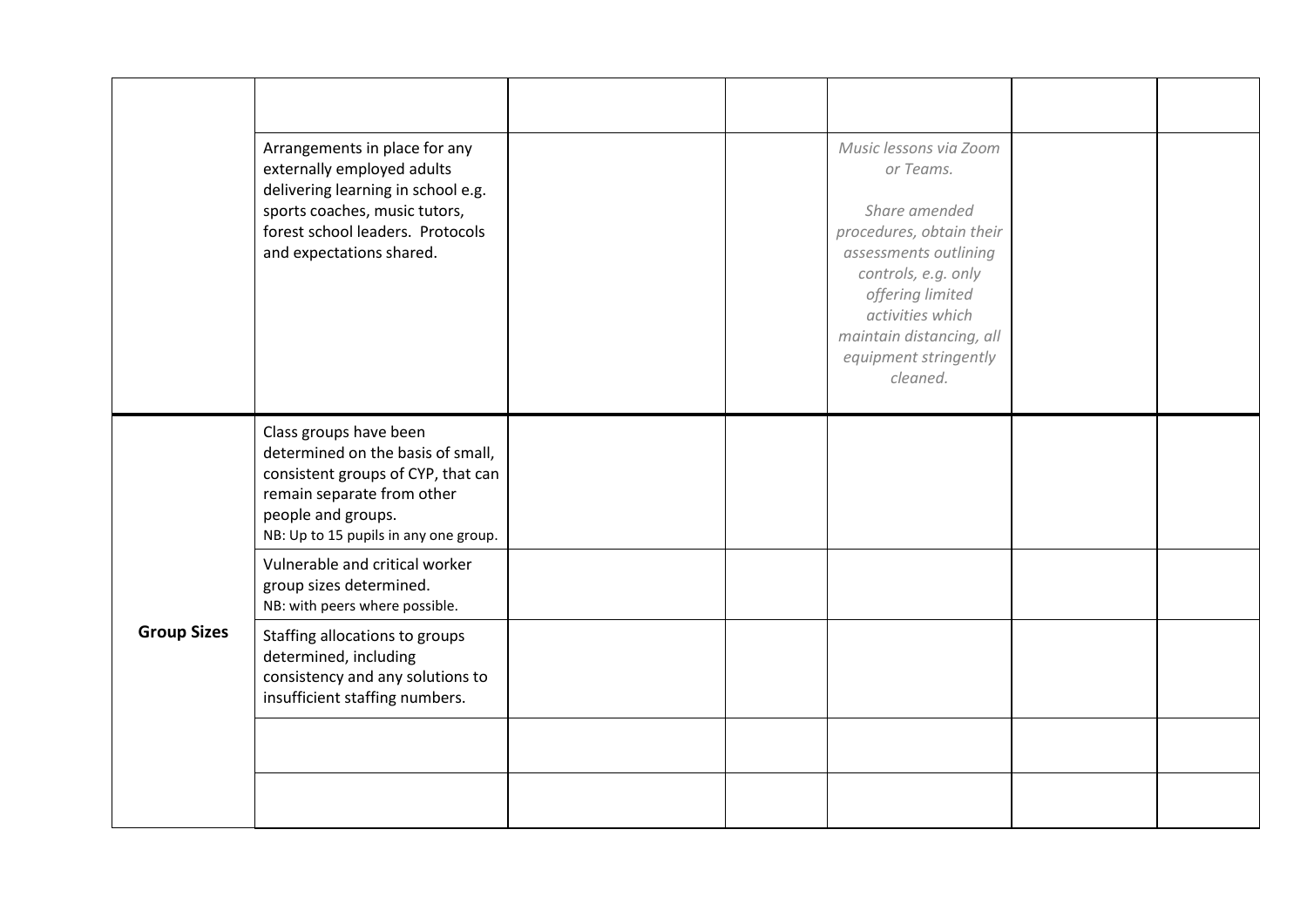<span id="page-12-0"></span>

| <b>Social</b><br><b>Distancing</b> | Arrangements for social<br>distancing in place to consider:<br>Staggered school drop<br>$\bullet$<br>off/pick up times and<br>locations (if possible)<br>Staggered or limited<br>amounts of moving<br>around the school/<br>corridors<br>Classroom design<br>Break and lunch times are<br>staggered. Plans for social<br>distancing during these<br>times in place, such as<br>when queuing for lunches<br><b>Toilet arrangements</b> |  |                                                                                                                                              |  |
|------------------------------------|---------------------------------------------------------------------------------------------------------------------------------------------------------------------------------------------------------------------------------------------------------------------------------------------------------------------------------------------------------------------------------------------------------------------------------------|--|----------------------------------------------------------------------------------------------------------------------------------------------|--|
|                                    | Information shared with parents<br>regarding pupils travelling to<br>school, encouraging walking and<br>avoiding public transport as much<br>as possible.                                                                                                                                                                                                                                                                             |  |                                                                                                                                              |  |
|                                    | Approach to avoiding children<br>and young people entering school<br>congregating and breaching social<br>distancing is in place.                                                                                                                                                                                                                                                                                                     |  | On arrival, students<br>move straight to "Home<br>Room" and sit at<br>named table and wait<br>for rest of class to<br>arrive/class to begin. |  |
|                                    | Approach to potential breaches<br>of social distancing in place,<br>including in the case of repeat or<br>deliberate breaches.                                                                                                                                                                                                                                                                                                        |  | Handwashing and<br>cleaning (if needed)<br>Conversations with<br>parents                                                                     |  |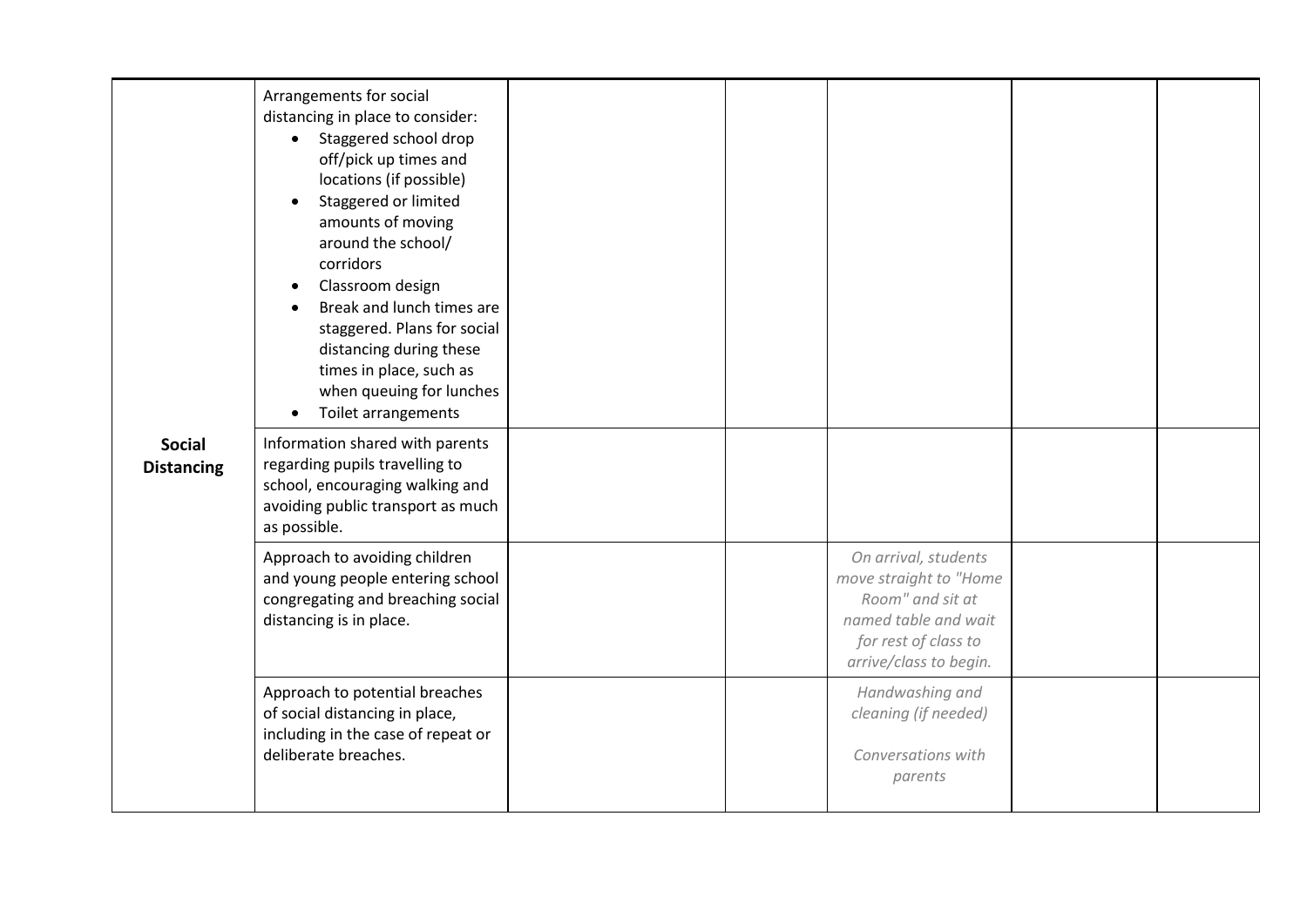<span id="page-13-0"></span>

|                 |                                                                                                                                                                                                                                                                                            |                                    |   | Risks assessments and<br>individualised approach<br>in place for students<br>who might struggle to<br>follow expectations |  |
|-----------------|--------------------------------------------------------------------------------------------------------------------------------------------------------------------------------------------------------------------------------------------------------------------------------------------|------------------------------------|---|---------------------------------------------------------------------------------------------------------------------------|--|
|                 | Approach to assemblies - if still<br>occurring, plan in place to<br>manage social distancing.                                                                                                                                                                                              |                                    |   |                                                                                                                           |  |
|                 | Social distancing plans<br>communicated with parents,<br>including approach to breaches.                                                                                                                                                                                                   |                                    |   |                                                                                                                           |  |
|                 | Arrangements in place for the use<br>of the playground, including<br>equipment.<br>NB: outdoor equipment should not<br>be used unless it is appropriately<br>cleaned between groups of children<br>and young people using it, and that<br>multiple groups do not use it<br>simultaneously. |                                    |   |                                                                                                                           |  |
|                 |                                                                                                                                                                                                                                                                                            |                                    |   |                                                                                                                           |  |
|                 |                                                                                                                                                                                                                                                                                            |                                    |   |                                                                                                                           |  |
|                 | Arrangements in place to provide<br>food to CYP on site, including the<br>requirement of universal free<br>school meals.                                                                                                                                                                   | School kitchen has been<br>closed. | M | Liaise with catering<br>team re availability to<br>work.                                                                  |  |
| <b>Catering</b> |                                                                                                                                                                                                                                                                                            |                                    |   | Re-open kitchen to<br>provide hot or cold<br>meals for children.                                                          |  |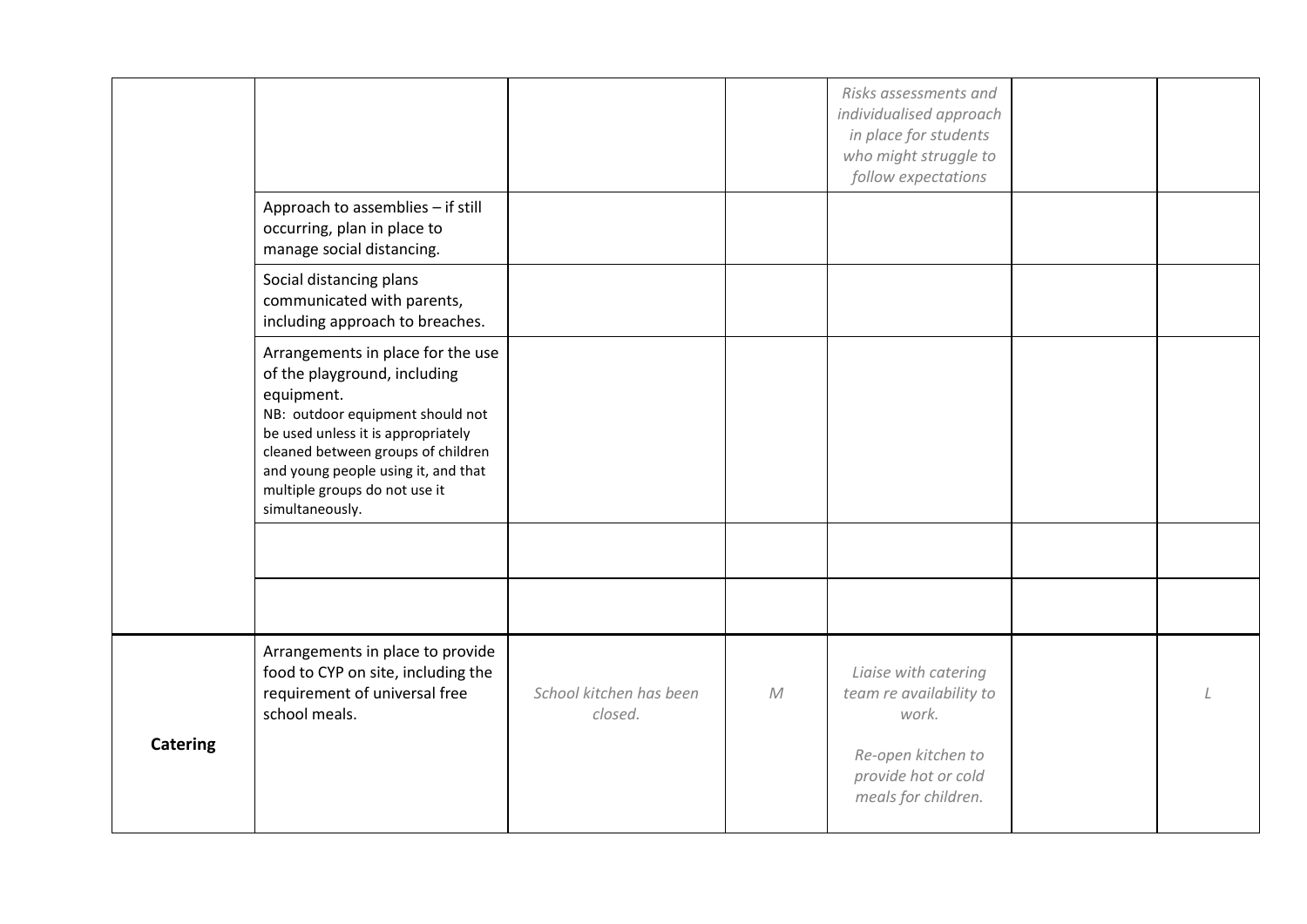<span id="page-14-0"></span>

|            |                                                                                                                                                                                   | All catering staff shielding,<br>unable to return to work<br>onsite from 1st June. | H | Ligise with<br>neighbouring schools<br>regarding meals<br>Redeployment of other<br>members of staff.                    |  |
|------------|-----------------------------------------------------------------------------------------------------------------------------------------------------------------------------------|------------------------------------------------------------------------------------|---|-------------------------------------------------------------------------------------------------------------------------|--|
|            | Arrangements for the continued<br>provision of FSMs for children not<br>attending school are in place.                                                                            |                                                                                    |   |                                                                                                                         |  |
|            | Arrangements for when and<br>where each group will take lunch<br>(and snack time if necessary) are<br>in place so that children do not<br>mix with children from other<br>groups. |                                                                                    |   | Lunch sitting A<br>time: 12.15-1.00<br>location: Hall<br>Lunch sitting B<br>time: 12.30 - 1.15<br>location: Classroom C |  |
|            | Arrangements for food deliveries<br>in place                                                                                                                                      |                                                                                    |   |                                                                                                                         |  |
|            |                                                                                                                                                                                   |                                                                                    |   |                                                                                                                         |  |
| <b>PPE</b> | PPE requirements understood<br>and appropriate supplies in place.<br>Long term approach to obtaining<br>adequate PPE supplies in place.                                           |                                                                                    |   |                                                                                                                         |  |
|            |                                                                                                                                                                                   |                                                                                    |   |                                                                                                                         |  |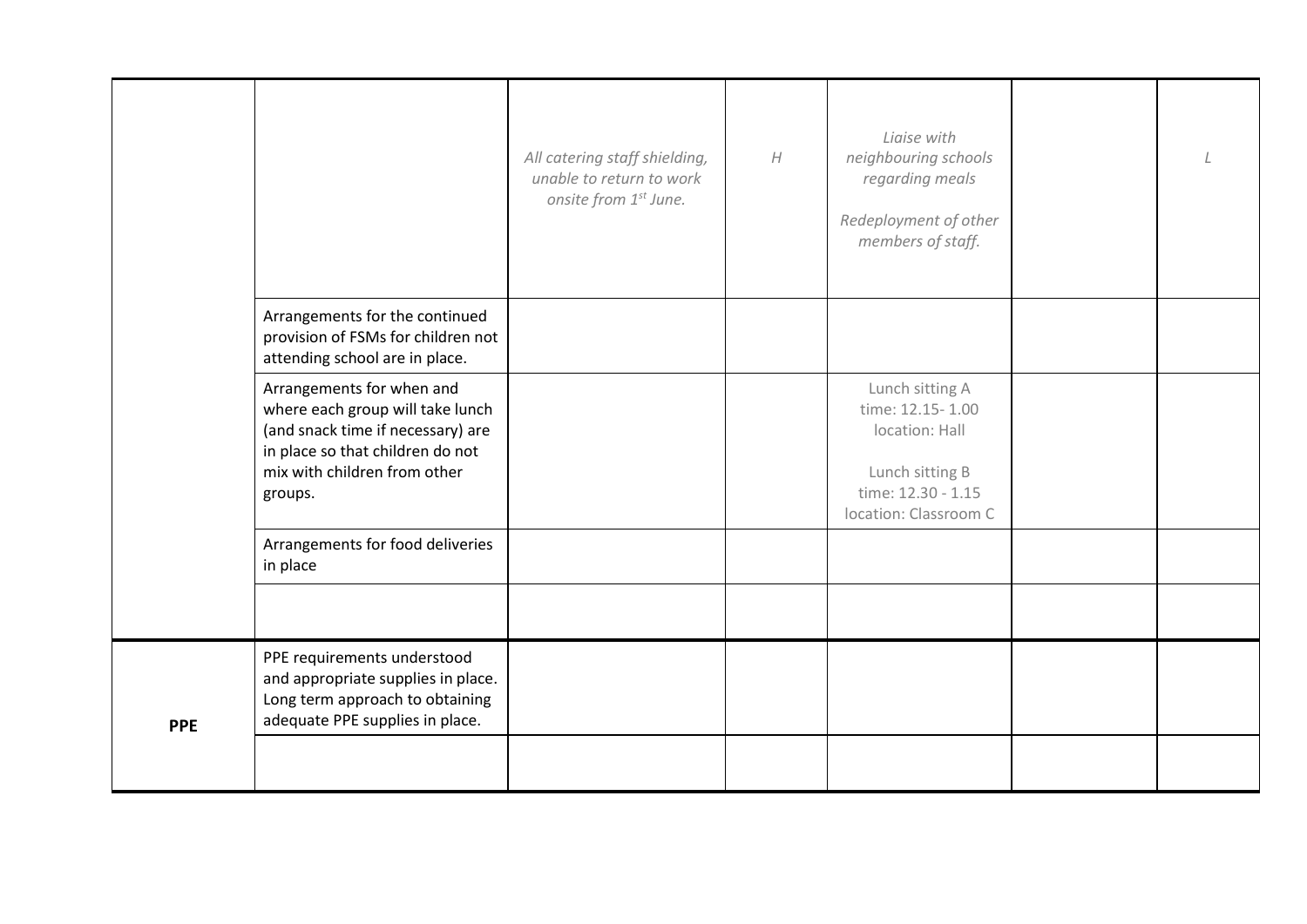<span id="page-15-0"></span>

| <b>Response to</b><br>suspected/          | Approach to confirmed COVID19<br>cases in place: during school day<br>• Which staff member/s<br>should be informed/take<br>action<br>Area established to be<br>$\bullet$<br>used if an individual is<br>displaying symptoms<br>during the school day and<br>needs to be isolated<br>Cleaning procedure in<br>$\bullet$<br>place<br>Arrangements for<br>$\bullet$<br>informing parent<br>community in place |  |  |  |
|-------------------------------------------|------------------------------------------------------------------------------------------------------------------------------------------------------------------------------------------------------------------------------------------------------------------------------------------------------------------------------------------------------------------------------------------------------------|--|--|--|
| confirmed case<br>of COVID19 in<br>school | Approach to confirmed COVID19<br>cases in place: outside of school<br>hours<br>Approach to relocating<br>$\bullet$<br>CYP away from certain<br>parts of the school to<br>clean, if possible<br>Cleaning procedure in<br>$\bullet$<br>place<br>Arrangements for<br>$\bullet$<br>informing parent<br>community in place                                                                                      |  |  |  |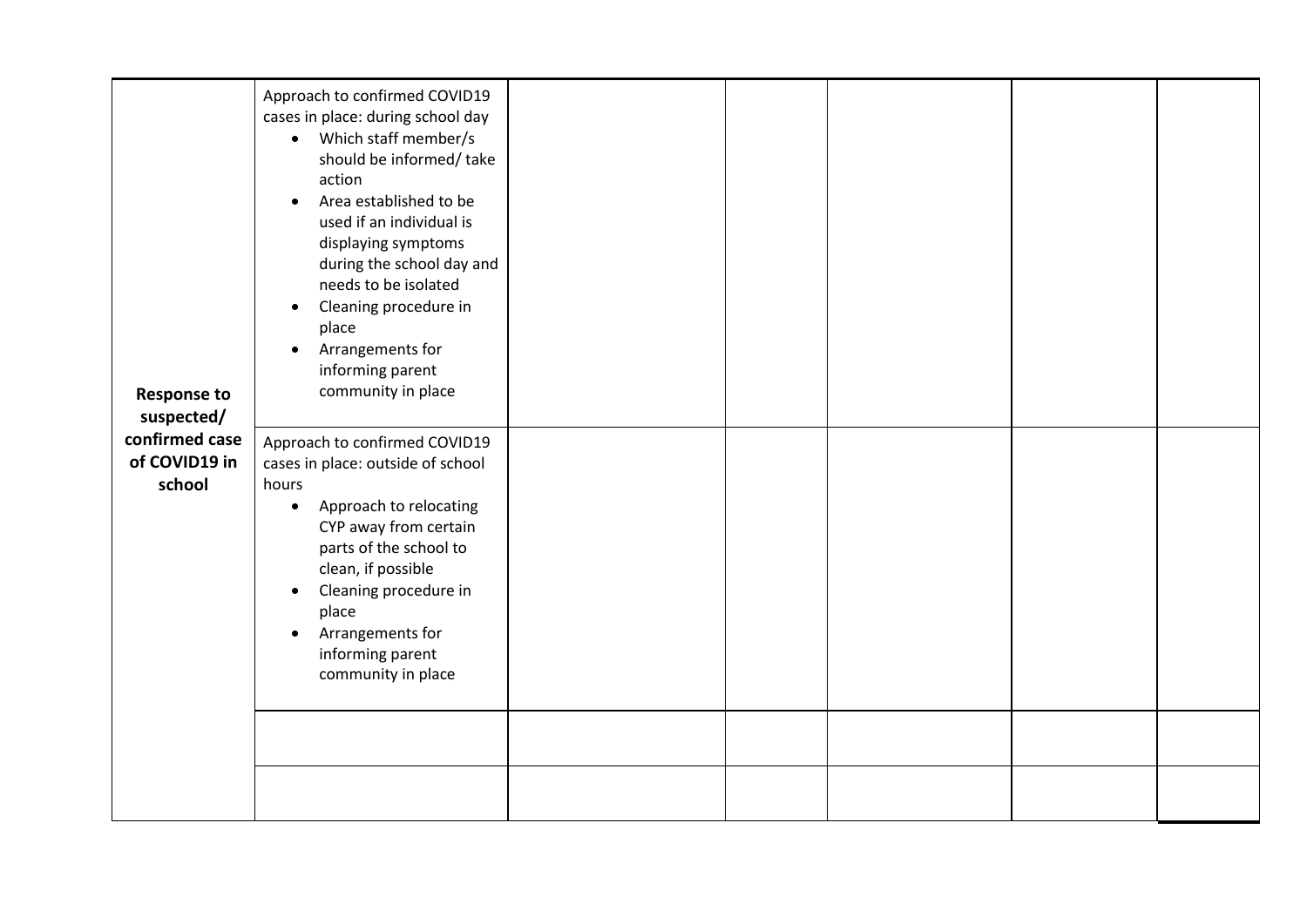<span id="page-16-0"></span>

|                                                                                                      | List of all critical worker parents<br>up to date, including those who<br>haven't yet taken up the offer of<br>provision.                                                                                         |  |  |  |
|------------------------------------------------------------------------------------------------------|-------------------------------------------------------------------------------------------------------------------------------------------------------------------------------------------------------------------|--|--|--|
|                                                                                                      | Approach and expectations<br>around school uniform<br>determined and communicated<br>with parents.                                                                                                                |  |  |  |
| <b>Pupil Re-</b><br>orientation<br>back into school<br>after a period of<br>closure/being at<br>home | Changes to the school<br>day/timetables shared with<br>parents.                                                                                                                                                   |  |  |  |
|                                                                                                      | All students instructed to bring a<br>water bottle each day. Water<br>fountains not in use or strict<br>social distancing and cleaning<br>arrangements in place.                                                  |  |  |  |
|                                                                                                      | Approach to preparing pupils for<br>a return to academic work and<br>new social situations is developed<br>and shared by all teaching staff.                                                                      |  |  |  |
|                                                                                                      | This includes bringing together<br>pupils who have remained in<br>school during closure and those<br>at home and celebrating non-<br>academic achievements of pupils<br>whilst at home/ during school<br>closure. |  |  |  |
|                                                                                                      | Approach to supporting<br>wellbeing, mental health and<br>resilience, including bereavement<br>support is in place.                                                                                               |  |  |  |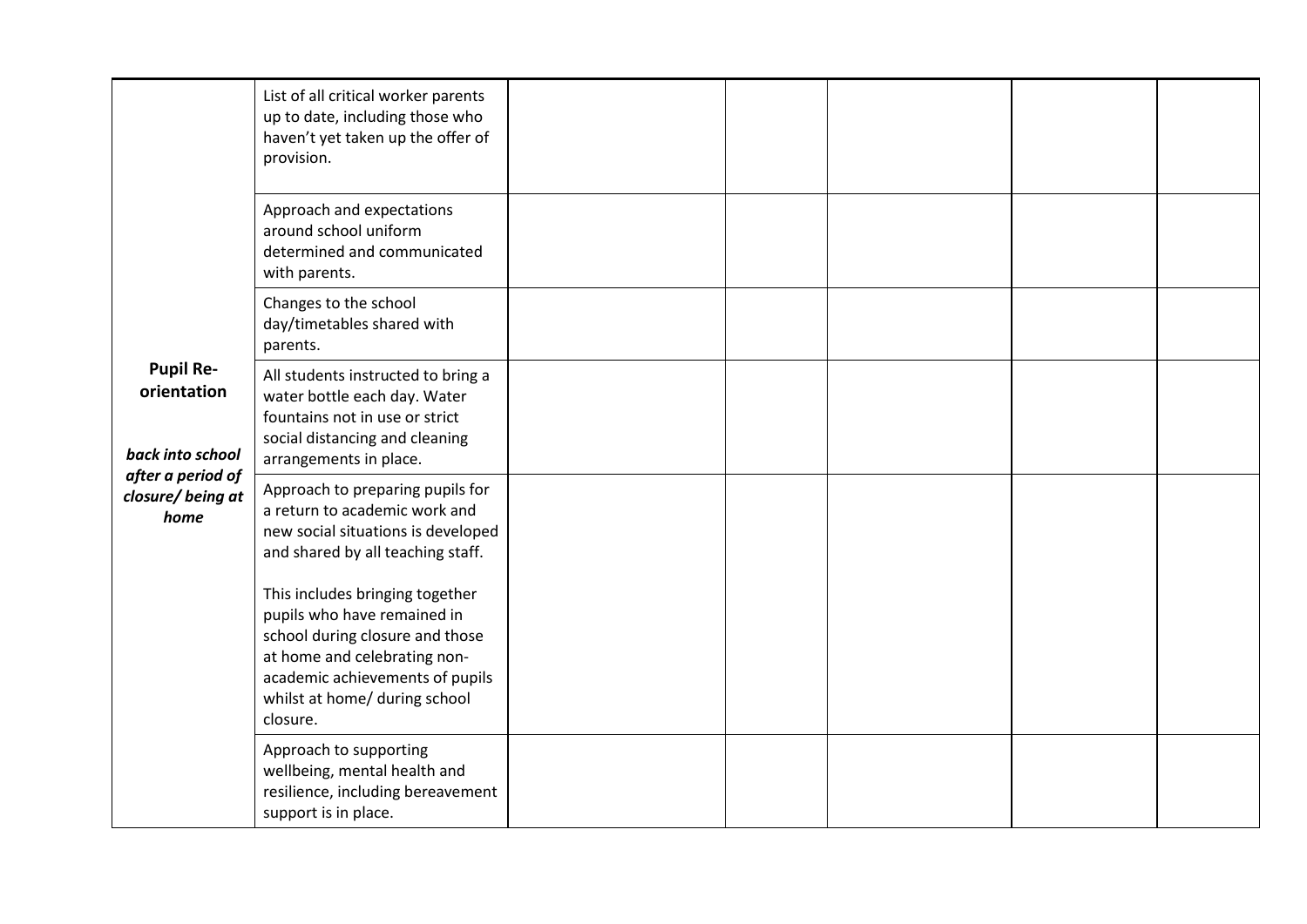<span id="page-17-0"></span>

|                               | Re-orientation support for school<br>leavers is developed.                                                                                                                                                                                                                               |                                                                                                                  |  |  |
|-------------------------------|------------------------------------------------------------------------------------------------------------------------------------------------------------------------------------------------------------------------------------------------------------------------------------------|------------------------------------------------------------------------------------------------------------------|--|--|
|                               | Consideration of the impact of<br>COVID19 on families and<br>whether any additional support<br>may be required:<br>Financial<br>$\bullet$<br>Increased FSM eligibility<br>$\bullet$<br>Referrals to social care and<br>$\bullet$<br>other support<br>PPG/ vulnerable groups<br>$\bullet$ |                                                                                                                  |  |  |
|                               |                                                                                                                                                                                                                                                                                          |                                                                                                                  |  |  |
|                               |                                                                                                                                                                                                                                                                                          |                                                                                                                  |  |  |
| <b>Partial Re-</b><br>opening | All students have access to<br>technology and remote learning<br>offer.                                                                                                                                                                                                                  |                                                                                                                  |  |  |
|                               | Blended approach between<br>physical and remote learning<br>developed, including support for<br>those CYP who are shielding/<br>clinically vulnerable.                                                                                                                                   |                                                                                                                  |  |  |
|                               | Intelligence around critical<br>worker parents - numbers<br>intending to take up provision is<br>known.                                                                                                                                                                                  | Increased numbers of critical<br>worker children - means<br>fewer children in eligible<br>year groups can return |  |  |
|                               |                                                                                                                                                                                                                                                                                          |                                                                                                                  |  |  |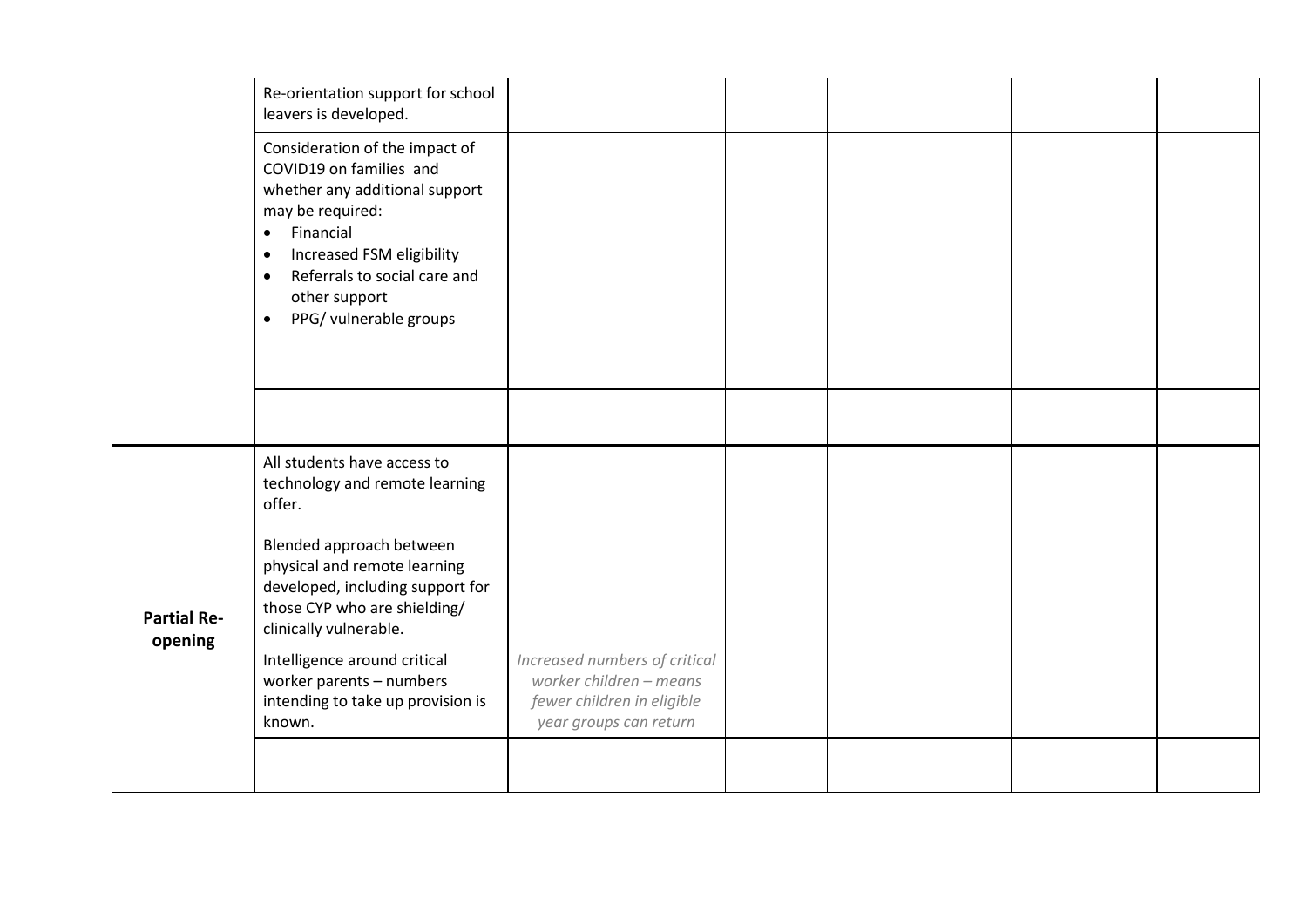<span id="page-18-1"></span><span id="page-18-0"></span>

|                                                                                                                      | Online/ website support for<br>families and young people around<br>transition.                                                                                                                                                                                                                                                                                                                                      |                                                                 |            |                                                                                                                                                  |  |
|----------------------------------------------------------------------------------------------------------------------|---------------------------------------------------------------------------------------------------------------------------------------------------------------------------------------------------------------------------------------------------------------------------------------------------------------------------------------------------------------------------------------------------------------------|-----------------------------------------------------------------|------------|--------------------------------------------------------------------------------------------------------------------------------------------------|--|
| <b>Transition</b><br>into new year<br>group<br>What will need<br>to be different<br>this year because<br>of COVID19? | Plan for transitions between<br>school years taking into account<br>what needs to be different due to<br>partial opening, remote and face<br>to face:<br>EY to Primary<br>$\bullet$<br>Primary to Secondary<br>Vulnerable children<br>Children with SEND<br>$\bullet$<br>Physical and sensory<br>$\bullet$<br>needs, including<br>adaptations, equipment<br>etc (lead in times)<br>Post 16<br><b>School Leavers</b> |                                                                 |            |                                                                                                                                                  |  |
| Safeguarding                                                                                                         | Individual CYP's risk assessments<br>are in place and welfare checks<br>being undertaken.                                                                                                                                                                                                                                                                                                                           | Re-opening arrangements<br>not reflected in risk<br>assessment. | ${\cal M}$ | Review risk<br>assessments for<br>children to ensure they<br>reflect any changes due<br>to reopening<br>arrangements for<br>eligible year groups |  |
|                                                                                                                      | Staff are prepared for supporting<br>wellbeing of pupils and receiving<br>any potential disclosures.                                                                                                                                                                                                                                                                                                                |                                                                 |            | Staff refresher training<br>session on processes<br>and procedures and the                                                                       |  |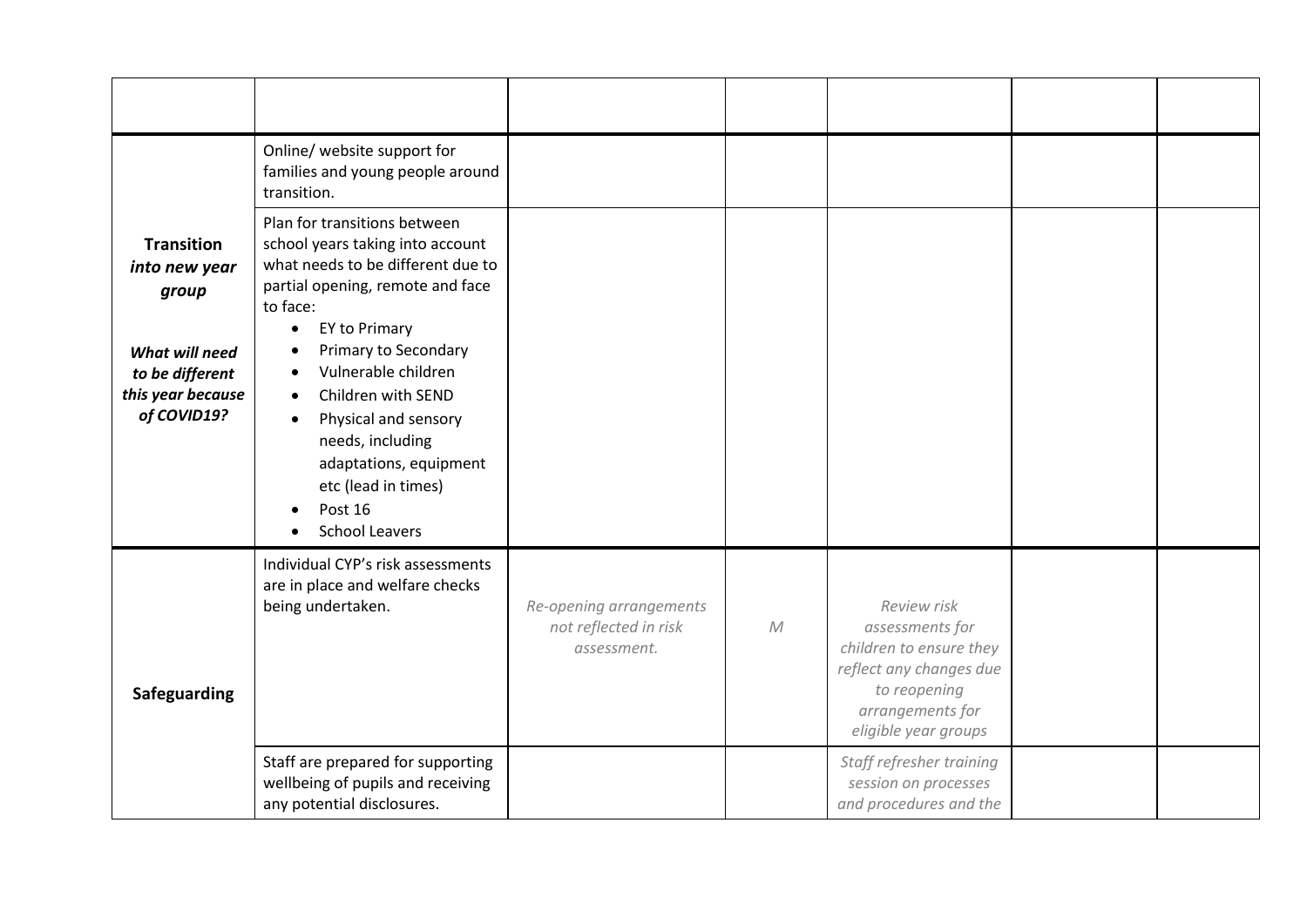<span id="page-19-0"></span>

|                                         |                                                                                                                                         |  | revised wellbeing<br>material.                                                                        |  |
|-----------------------------------------|-----------------------------------------------------------------------------------------------------------------------------------------|--|-------------------------------------------------------------------------------------------------------|--|
|                                         | <b>Updated Child Protection Policy</b><br>in place.                                                                                     |  | <b>Adopted Temporary</b><br>COVID19 Child<br><b>Protection Policy</b>                                 |  |
|                                         | Work with other agencies has<br>been undertaken to support<br>vulnerable CYP and families.                                              |  |                                                                                                       |  |
|                                         | Consideration given to the safe<br>use of physical contact in context<br>of managing behaviour.                                         |  | Review individual<br>consistent management<br>plans to ensure they<br>include protective<br>measures. |  |
|                                         |                                                                                                                                         |  |                                                                                                       |  |
|                                         | Current learning plans, revised<br>expectations and required<br>adjustments have been<br>considered.                                    |  |                                                                                                       |  |
| Curriculum /<br>learning<br>environment | Consideration has been given to<br>what activity is more difficult/not<br>possible to be undertaken with<br>social distancing in place? |  |                                                                                                       |  |
|                                         | Each activity should be risk<br>assessed and should not be run<br>unless the risks can be mitigated                                     |  |                                                                                                       |  |
|                                         | <b>PE</b><br>Practical science lessons                                                                                                  |  |                                                                                                       |  |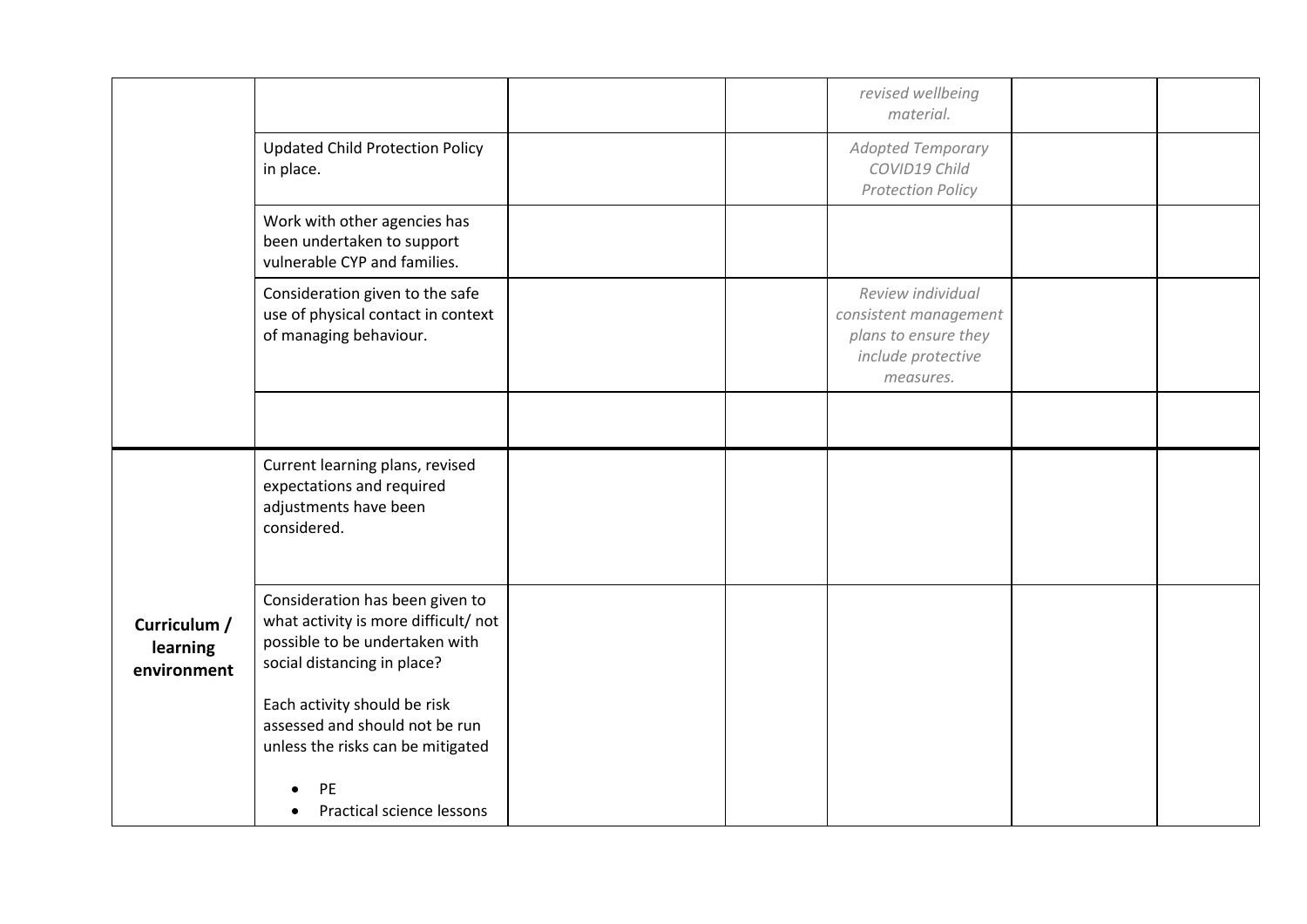<span id="page-20-0"></span>

|                      | DT/FT<br>$\bullet$                                                                                                                                                                                                                            |  |                                                                                                                                                        |  |
|----------------------|-----------------------------------------------------------------------------------------------------------------------------------------------------------------------------------------------------------------------------------------------|--|--------------------------------------------------------------------------------------------------------------------------------------------------------|--|
|                      | Whole school approach to<br>adapting curriculum (S/M/L<br>term), including:<br>Wellbeing curriculum<br>$\bullet$<br>recognising 'non-<br>curriculum' learning that<br>has been done<br>capturing pupil<br>$\bullet$<br>achievements/ outcomes |  | staff are trained and<br>supported in front of<br>classroom delivery style<br>and aware of how best<br>to provide students<br>with additional support. |  |
|                      | Student behaviour policy<br>reviewed and amended where<br>necessary in line with the current<br>circumstances.                                                                                                                                |  |                                                                                                                                                        |  |
|                      |                                                                                                                                                                                                                                               |  |                                                                                                                                                        |  |
|                      |                                                                                                                                                                                                                                               |  |                                                                                                                                                        |  |
| <b>CYP with SEND</b> | Approach to provision of the<br>elements of the EHCP including<br>health/therapies.                                                                                                                                                           |  |                                                                                                                                                        |  |
|                      | Annual reviews.                                                                                                                                                                                                                               |  |                                                                                                                                                        |  |
|                      | Requests for assessment.                                                                                                                                                                                                                      |  |                                                                                                                                                        |  |
|                      |                                                                                                                                                                                                                                               |  |                                                                                                                                                        |  |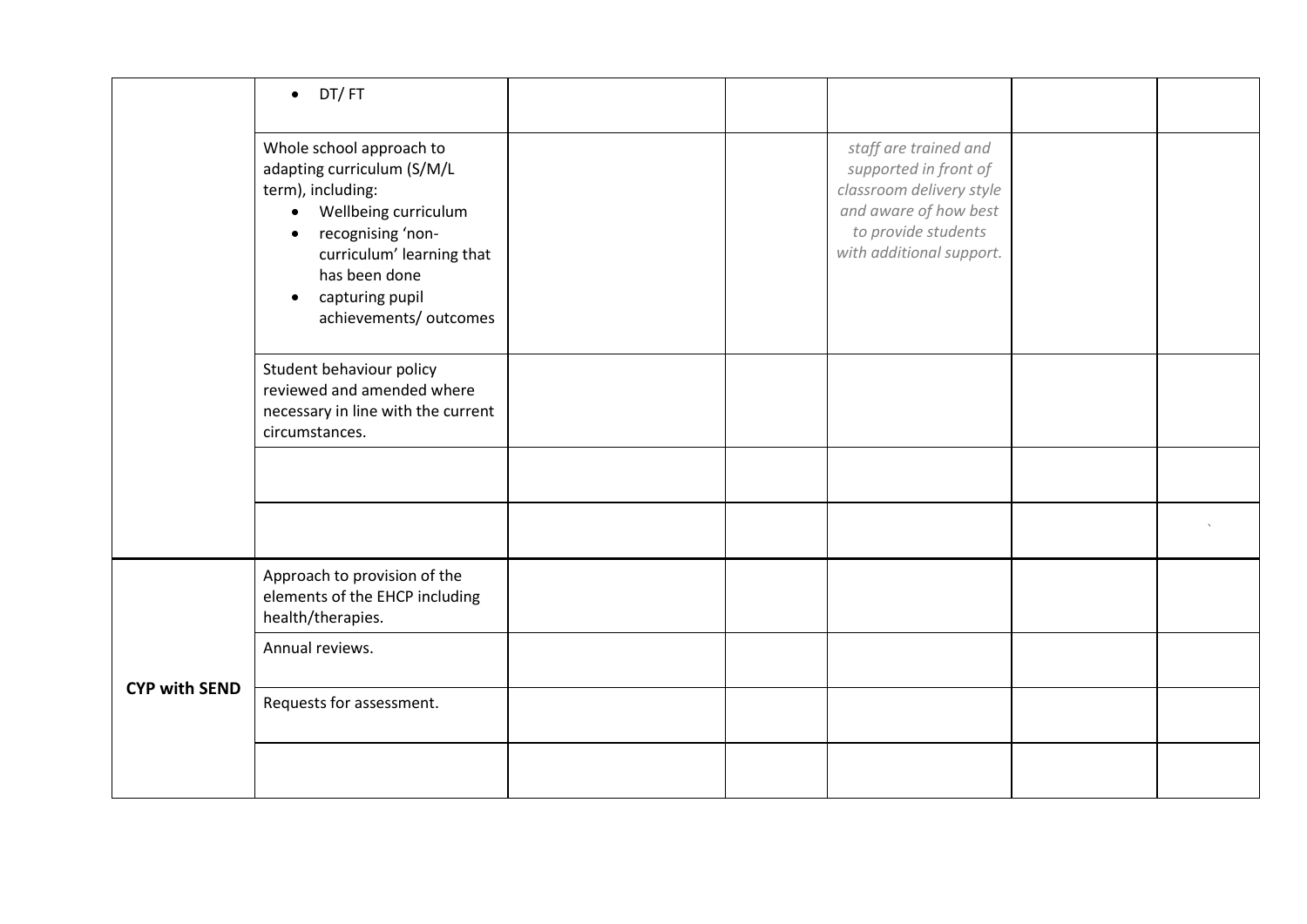<span id="page-21-1"></span><span id="page-21-0"></span>

|                      | Approach to supporting<br>attendance for prioritised year<br>groups determined.                                                                                                                                                  |  |  |  |
|----------------------|----------------------------------------------------------------------------------------------------------------------------------------------------------------------------------------------------------------------------------|--|--|--|
| <b>Attendance</b>    | Approach to support for parents<br>where rates of persistent absence<br>were high before closure.                                                                                                                                |  |  |  |
|                      |                                                                                                                                                                                                                                  |  |  |  |
|                      |                                                                                                                                                                                                                                  |  |  |  |
|                      | Information shared with staff<br>around the re-opening plan,<br>returning to site, amendments to<br>usual working patterns/practices<br>and groups.                                                                              |  |  |  |
|                      | Re-opening plans shared with<br>governors.                                                                                                                                                                                       |  |  |  |
| <b>Communication</b> | Communications with parents:<br>Plan for partial re-<br>$\bullet$<br>opening<br>Social distancing plan<br>$\bullet$<br>Wellbeing/pastoral<br>$\bullet$<br>support/ support and<br>acknowledgement to<br>parents of home learning |  |  |  |
|                      | Pupil communications around:<br>Changes to timetable<br>$\bullet$                                                                                                                                                                |  |  |  |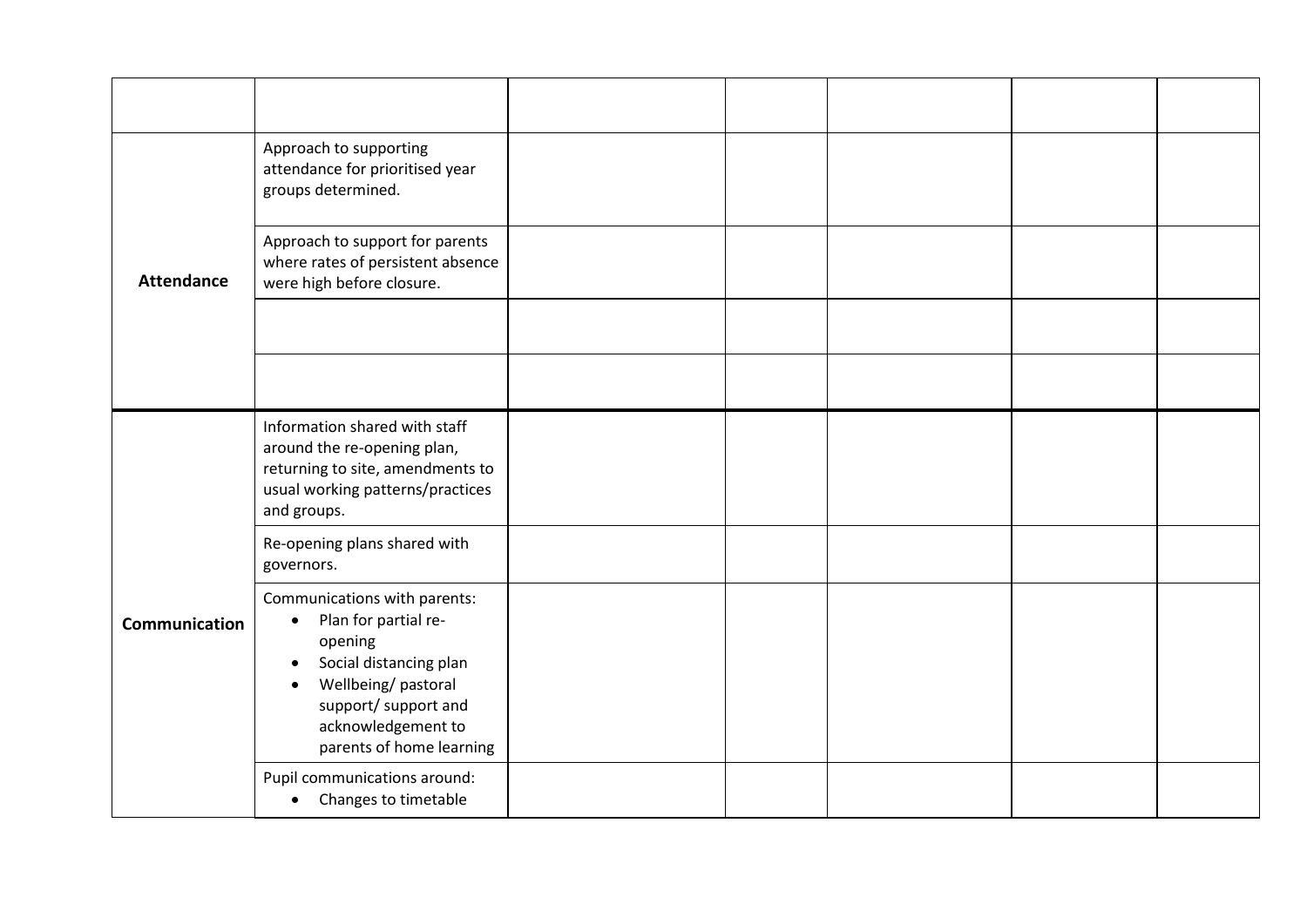<span id="page-22-0"></span>

|                          | Social distancing<br>$\bullet$<br>arrangements<br>Staggered start times<br>Expectations when in<br>school and at home<br>Travelling to and from<br>school safely                                                                         |  |                                           |  |
|--------------------------|------------------------------------------------------------------------------------------------------------------------------------------------------------------------------------------------------------------------------------------|--|-------------------------------------------|--|
|                          | On-going regular communication<br>plans determined to ensure<br>parents are kept well-informed                                                                                                                                           |  | Letters, website<br>updates, social media |  |
| Governors/<br>Governance | Meetings and decisions that need<br>to be taken prioritised.                                                                                                                                                                             |  | Virtual governing body<br>meetings        |  |
|                          | Governors are clear on their role<br>in the planning and re-opening of<br>the school, including support to<br>leaders.                                                                                                                   |  |                                           |  |
|                          | Approach to communication<br>between Leaders and governors<br>is clear and understood.                                                                                                                                                   |  |                                           |  |
|                          | Certain aspects of governance are<br>on-hold in order to deal with the<br>immediate situation, these are<br>agreed and clear with all<br>governors and there is a plan for<br>then these will be reviewed and<br>potentially reinstated. |  |                                           |  |
|                          |                                                                                                                                                                                                                                          |  |                                           |  |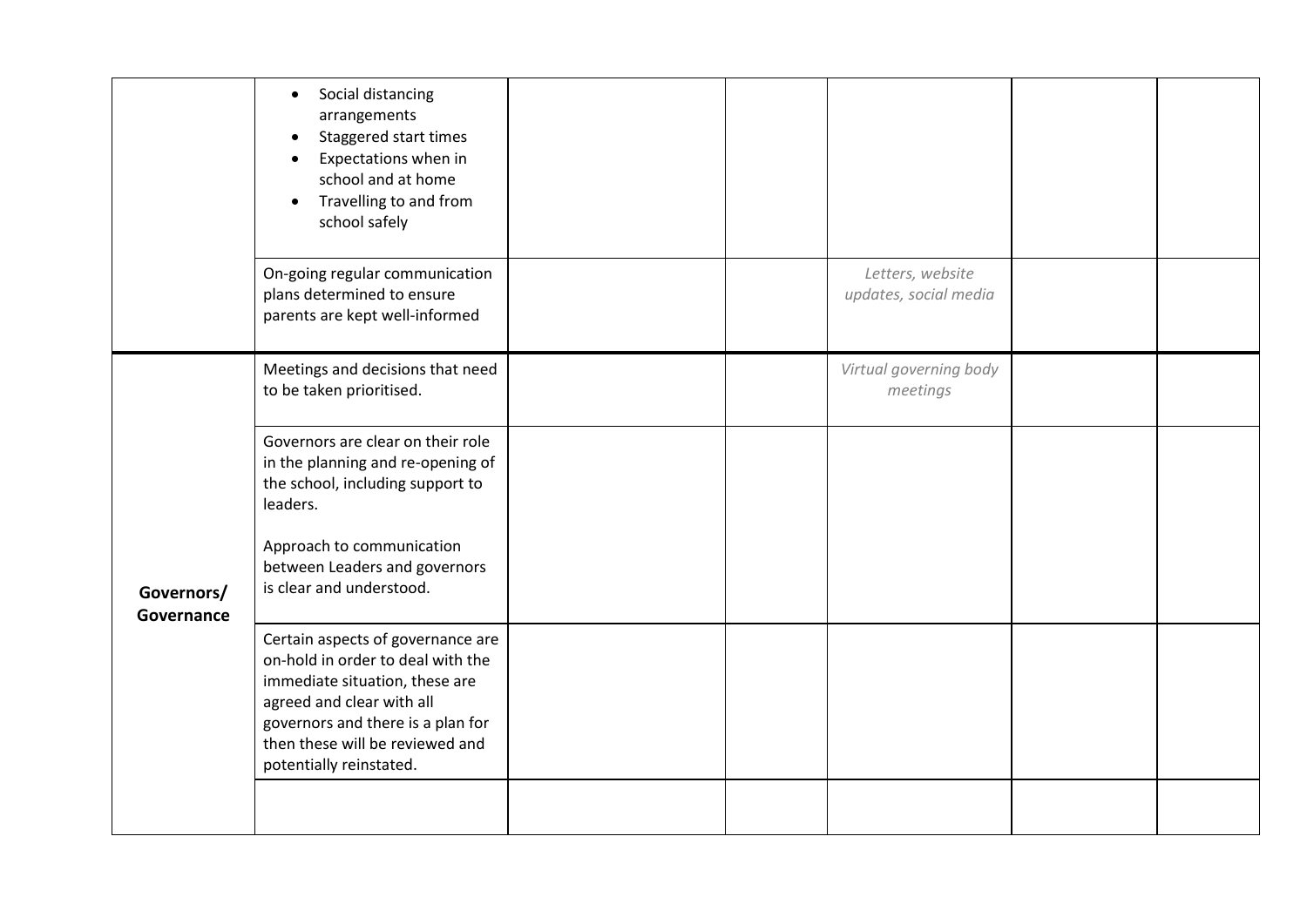<span id="page-23-1"></span><span id="page-23-0"></span>

| School events,<br>including trips | The school's annual calendar of<br>events has been reviewed and<br>decisions made on cancelling or<br>going ahead with events in the<br>immediate term, including school<br>trips. |  |  |  |
|-----------------------------------|------------------------------------------------------------------------------------------------------------------------------------------------------------------------------------|--|--|--|
| <b>Finance</b>                    | Additional costs incurred due to<br>COVID19 are understood and<br>clearly documented.                                                                                              |  |  |  |
|                                   | Claims submitted for<br>reimbursement for example,<br>increased premises related costs;<br>additional cleaning; support for<br><b>FSM</b>                                          |  |  |  |
|                                   | Any loss of income understood,<br>including the impact of lettings<br>and the financial implications of<br>possibly not restarting.                                                |  |  |  |
|                                   | Insurance claims, including<br>visits/trips booked previously.                                                                                                                     |  |  |  |
|                                   | Reintroduction or re-contracting<br>services, such as:<br>Cleaning<br>IT support<br>Catering                                                                                       |  |  |  |
|                                   | Consideration given to any<br>support that may be brokered                                                                                                                         |  |  |  |